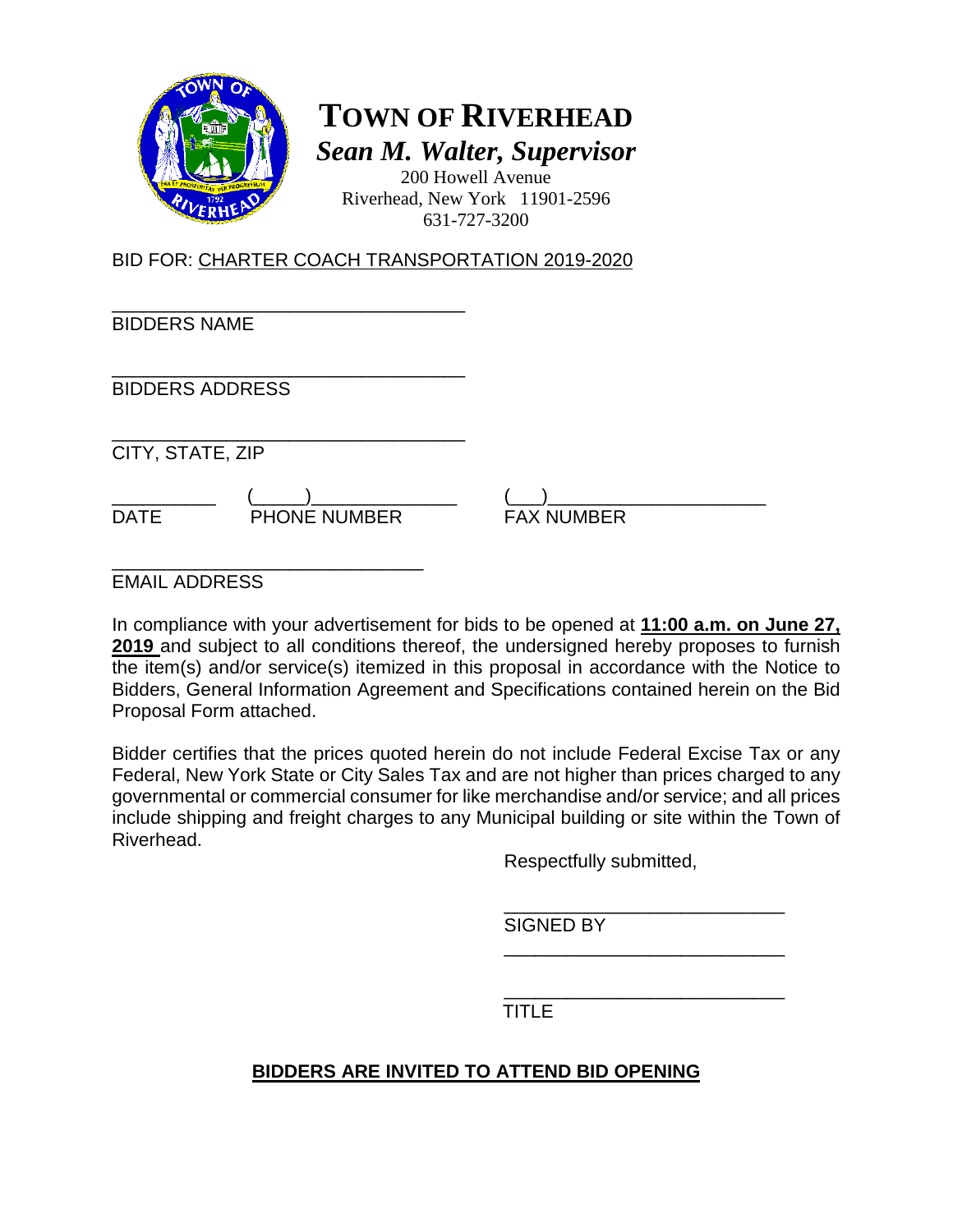#### **TOWN OF RIVERHEAD NOTICE TO BIDDERS**

Sealed bids for the **CHARTER COACH TRANSPORTATION 2019-2020** for use by the Town of Riverhead, Riverhead, NY will be received by the Town Clerk of the Town of Riverhead at Town Hall, 200 Howell Avenue, Riverhead, New York, 11901, until **11:00 a.m. on June 27, 2019**, at which time all bids will be publically read aloud.

Bid Specifications and/or Plans are available on the Town website at [www.townofriverheadny.gov,](http://www.townofriverheadny.gov/) click on "Bid Requests", beginning May 30, 2019.

All bids must be submitted on the bid form provided. Any and all exceptions to the Specifications must be listed on a separate sheet of paper, bearing the designation "**EXCEPTIONS TO THE SPECIFICATIONS**" and be attached to the bid form.

All bids must be submitted to the Town Clerk's Office, at the address stated above, in a sealed envelope clearly marked **"CHARTER COACH TRANSPORTATION 2019-2020".**  Proposals must be received by the Office of the Town Clerk by no later than **11:00 am on June 27, 2019**.

Please take notice that the Town Board reserves the right to reject in whole or in part any or all bids, waive any informality in the bids, and accept the bid which is deemed most favorable in the interest of the Town of Riverhead. The Town Board will use its discretion to make judgmental determination as to its best estimate of the lowest bidder. Note: Bid responses must be delivered to the Office of the Town Clerk at the address above. **The Town may decline to accept, deem untimely, and/or reject any bid response/proposal that is not delivered to the Office of the Town Clerk.**

> BY ORDER OF THE TOWN BOARD OF THE TOWN OF RIVERHEAD Diane M. Wilhelm, Town Clerk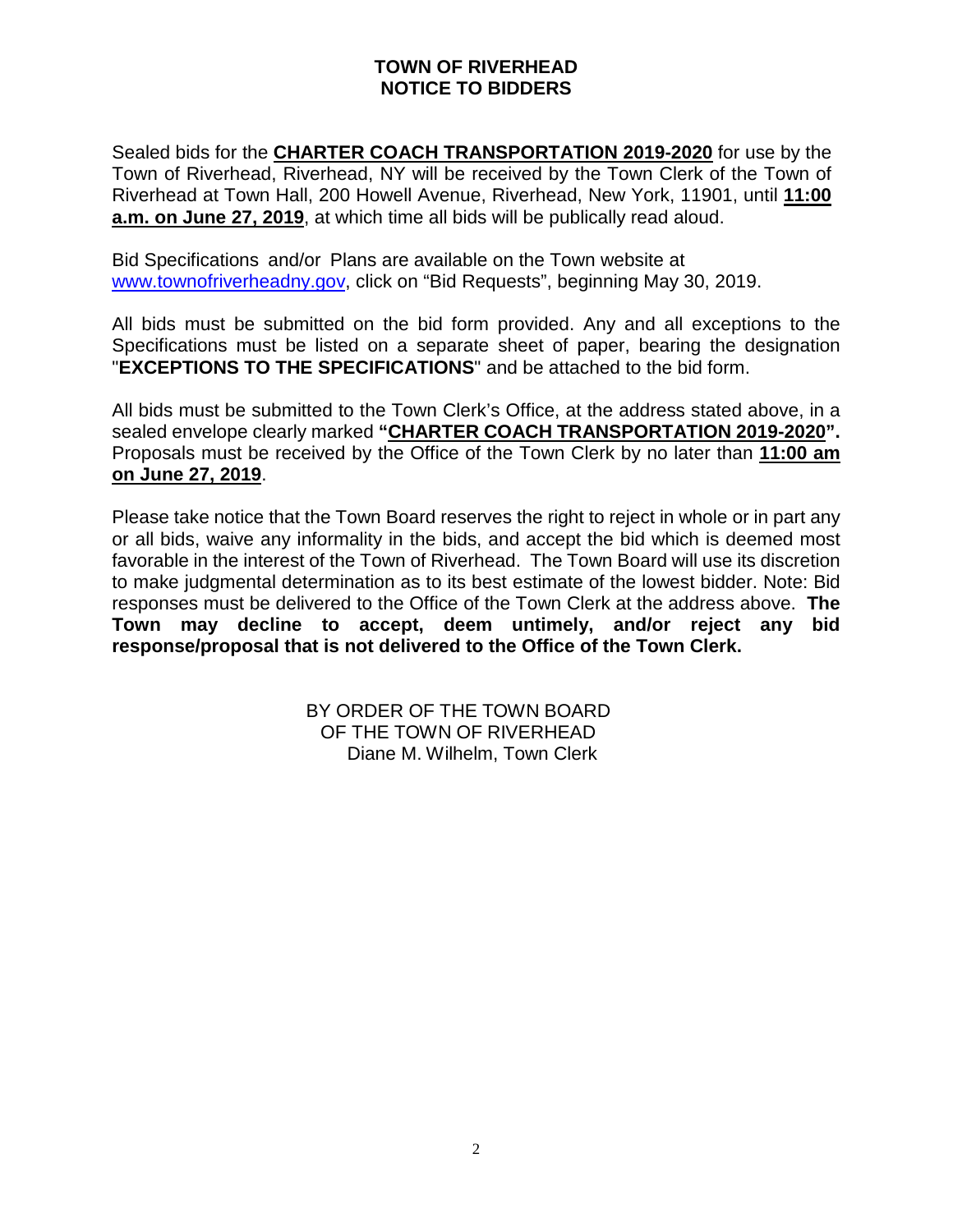## **TOWN OF RIVERHEAD BID SPECIFICATION**

## **CHARTER COACH TRANSPORTATION 2019-2020**

## **I: OVERVIEW**

The Town is seeking proposals from qualified vendors to supply the Town with Charter Coach Transportation for the bus trips and field trips offered through the Department of Parks and Recreation. The Department of Parks and Recreation, offers affordable and quality recreational opportunities to residents (some recreational opportunities are offered to non-residents for additional fee). The Department of Parks and Recreation Seasonal Brochures (Fall-Winter and Spring-Summer) offer a variety of classes, programs and bus and field trips. A list of past and/or possible bus/charter service destinations is annexed hereto as Attachment 1.

This request for proposal is part of a competitive procurement process, which is intended to serve the best interests of the Town of Riverhead. The Town will award to the vendor(s) whose proposal is determined to be the most advantageous to the Town, taking into consideration the evaluation factors set forth in the request for proposal. Notwithstanding the above, the Town anticipates and reserves its right to award to one or more than one bidder. The Town also reserves the right not to award this bid.

## **II: GENERAL BID SPECIFICATIONS**

#### **1. General Instructions**

Bidders shall be responsible to carefully examine the bid specifications. These specifications require the doing of all things necessary or proper for, or incidental to the furnishing and delivery of said services (driver(s)) and equipment (charter bus)). All things not expressly mentioned in these specifications, but involved in carrying out their intent are required by these bid specifications; and the vendor shall perform the same as though they were specifically mentioned, described and delineated. Read all documents contained in the bid specifications.

Bidders are responsible for submitting their bids to the appropriate location at or prior to the time indicated in the specifications. **No bids will be accepted after the designated time or date indicated in the bid specifications.** It is suggested that registered mail be used to submit bids. Delay in mail delivery is not an exception to the receipt of a bid.

A copy of the official bid documents may be obtained at the Town's website: www.townofriverheadny.gov. In addition to obtaining the official bid documents, any and all addendum pertaining to a particular bid or RFP are posted on the Town website referenced above-log and scroll to bid for Charter Coach Transportation 2019-2020. It is incumbent upon all potential bidders to view all posted addenda prior to the bid close date.

Vendor Name: \_\_\_\_\_\_\_\_\_\_\_\_\_\_\_\_\_\_\_\_\_\_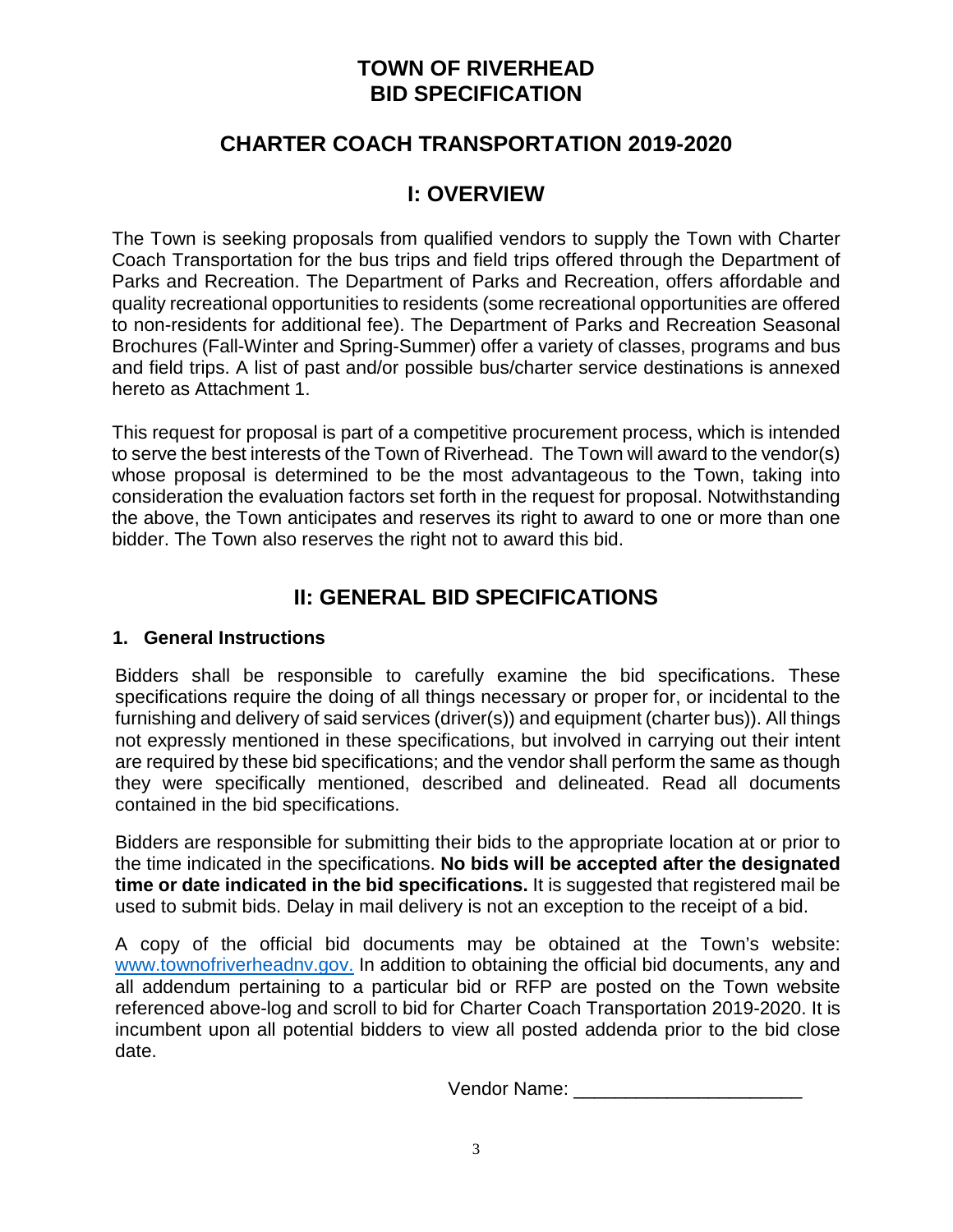Any questions or clarification to the bid specifications or technical specifications must be submitted in writing to the Town Clerk, 200 Howell Ave., Riverhead, NY 11901 or by email to: [wilhelm@townofriverheadny.gov](mailto:wilhelm@townofriverheadny.gov) prior to and at least five (5) days before the bid opening, \***unless a date certain/deadline for questions or clarification is otherwise stated in these specifications. Verbal questions will not be entertained.** 

**Bidders must submit one original copy of their bids.** The original must be sealed and clearly marked **"CHARTER COACH TRANSPORTATION 2019-2020".** All bids shall be made out on the proposal forms attached hereto and all the attached certificates must be completed and signed in compliance with the provisions of Section 103-d of the New York State General Municipal Law. All bids must be filled out in ink, or be typewritten. Bids submitted in pencil will be rejected as unresponsive. Bids which have been corrected by white out or cross out, and have not been initialed and/or dated will be rejected as unresponsive. Bid Responses may be rejected if they show any omission, irregularity, alteration of form, addition, condition, unresponsiveness, or unbalance.

For purposes of this bid, the Town may require inspection of the charter bus(s) offered to perform the services outlined in the specifications and proof of ownership of the charter bus(s).

The Purchasing Agent, and/or his/her designee, shall be the only one authorized to make changes or alterations to anything contained in these specifications. As stated above, any changes shall be posted as an addendum on the following website: [www.townofriverheadny.gov.](http://www.townofriverheadny.gov/) The Purchasing Agent reserves the right to reject all bids, parts of all bids, or all bids for any one or more items or contractual services included in the proposed contract, when such rejection is in the best interest of the Town. The contract will be awarded to the vendor(s)/responsible bidder(s) offering the best price, availability to supply product and services within the requested time frames. A responsible bidder is a vendor who has demonstrated judgment and integrity, is of good reputation, experienced in his/her work, whose record of past performance is established as satisfactory, and whose financial status is such to provide no risk to the Town of Riverhead in its contractual relations.

No bidder may withdraw a bid within forty-five (45) days after the actual date of the bid opening. Any bidder who does not honor their bid within the forty-five (45) days may be barred from bidding in any jurisdiction in New York State.

Any bidder, contractor, or manufacturer who, in the course of his work, uses or supplies products which may be toxic or harmful, shall provide an MSDS to the Town of Riverhead Purchasing Department prior to the use of those products by the Town or the contractor.

Bidders who are required to adhere to the prevailing wage schedule shall obtain and maintain a current schedule from the New York State Department of Labor for the entire term of the contract. The Town may audit adherence to this schedule at any time during or after the contract period.

By submission of this bid, each bidder and each person signing on behalf of any bidder certifies, and in the case of a joint bid each party thereto certifies as to its own organization, under penalty of perjury, that to the best of its knowledge and belief that

Vendor Name: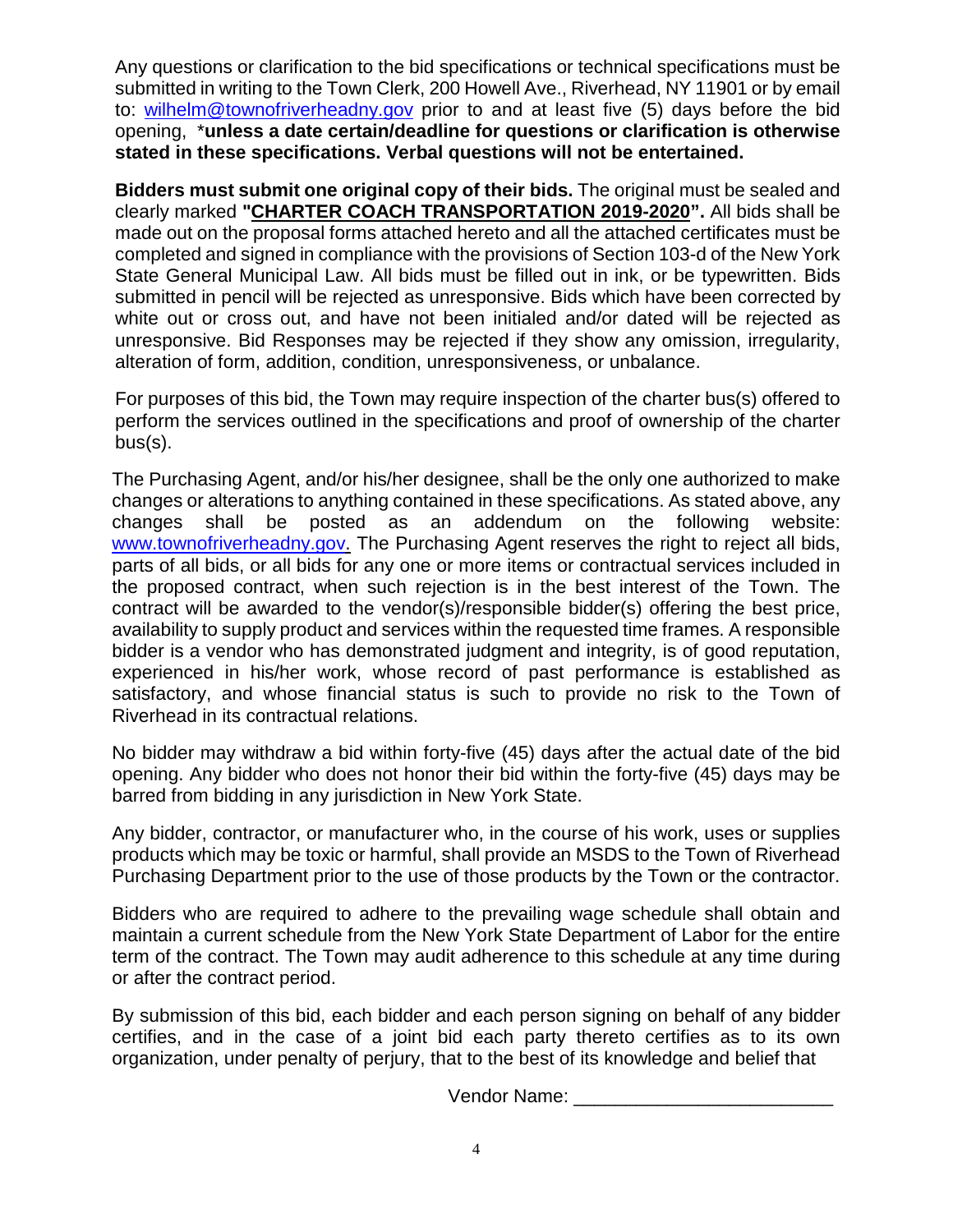each bidder is not on the list created pursuant to paragraph (b) of subdivision 3 of section 165-a of the New York State Finance Law.

## **2. Bid Costs and Expenses**

 The Town of Riverhead will not pay any costs incurred by any Bidder/Vendor associated with any aspect of responding to the request for bids, including bid preparation, printing or delivery, or negotiation process.

## **3. Bid Expiration Date**

Prices quoted in the bid shall remain fixed and binding on the Bidder for at least one year from the date of the date of award or such other date set forth in these specifications and, upon mutual consent, an option to extend for an additional year.

## **4. Non-Conforming Bids**

Non-conforming Bids will not be considered. Non-conforming bids are defined as those that do not meet the requirements of the bid specification. The determination of whether a bid requirement is substantive or a mere formality shall reside solely within the Town of Riverhead.

## **5. Sub-Contracting**

The Bidder/Vendor selected shall be solely responsible for contractual performance and Bidder/Vendor assumes all responsibility for the quality of work (i.e. bus and bus services) performed under this contract.

### **6. Discrepancies and Omissions**

Bidder/Vendor is fully responsible for the completeness and accuracy of their bid, and for examining this bid and all addenda. Failure to do so will be at the sole risk of Bidder/Vendor. Should Bidder/Vendor find discrepancies, omissions, unclear or ambiguous intent or meaning, or should any questions arise concerning this request for bid, Bidder/Vendor shall notify the Town Clerk of the Town of Riverhead and/or Purchasing Director, in writing, of such findings at least five (5) days before the bid opening. This will allow issuance of any necessary addenda. It will also help prevent the opening of a defective bid and exposure of Bidder/Vendor's bid upon which award could not be made. All unresolved issues should be addressed in the bid. Protests based on any omission or error, or on the content of the solicitation, will be disallowed if these faults have not been brought to the attention of the Designated Contact, in writing, no later than five (5) calendar days prior to the time set for opening of the bids. Vendor's name MUST appear on EVERY page of this bid.

## **7. Town's Right to Reject Bids**

The Town reserves the right to accept or reject any or all bids or any part of any bid, to waive defects, technicalities or any specifications (whether they be in the Town's specifications or Bidder/Vendor's response), to sit and act as sole judge of the merit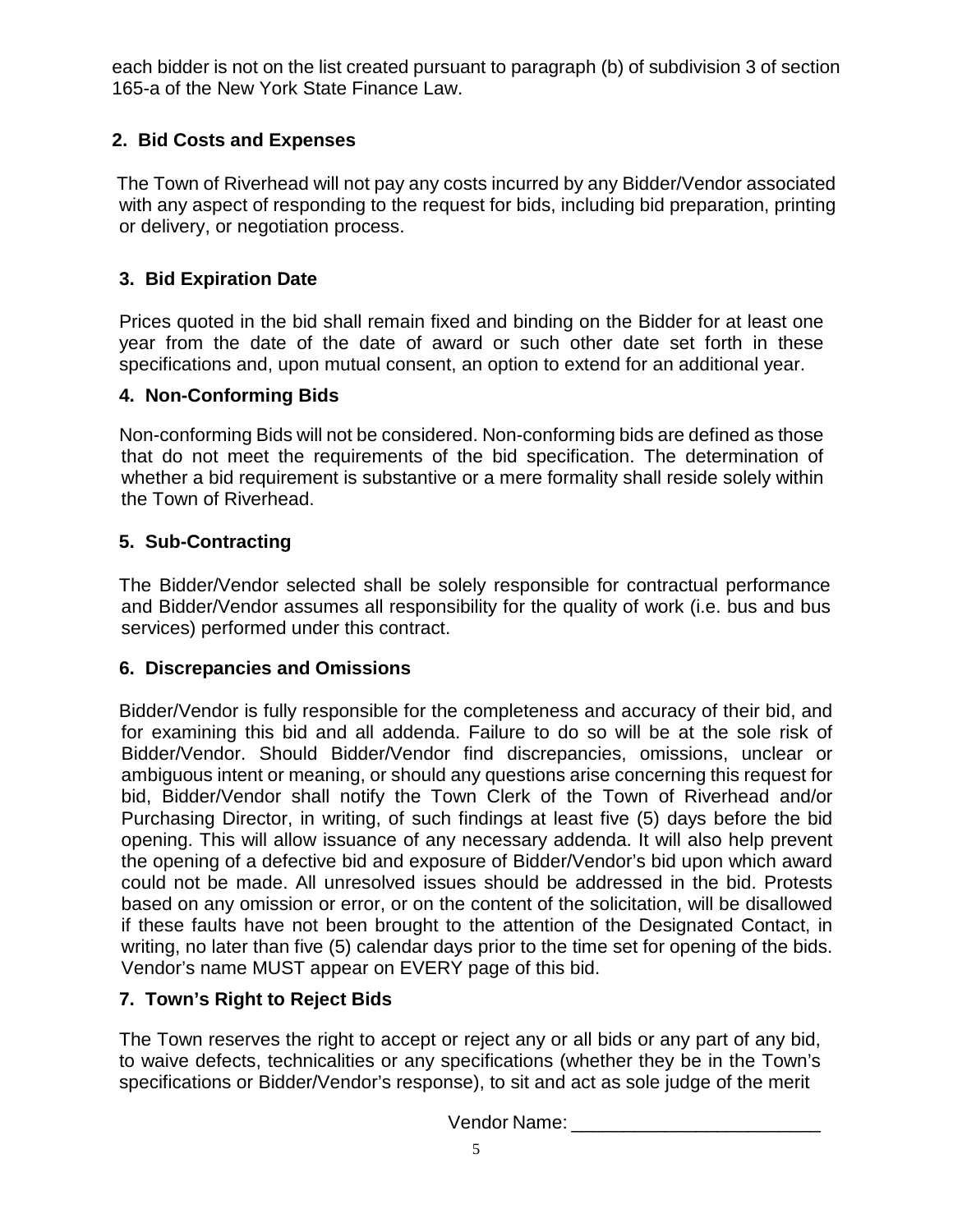and qualifications of product and services offered, or to solicit new bids on the same project or on a modified project which may include portions of the originally proposed project as the Town may deem necessary in the best interest of the Town. The Town reserves the right to purchase similar goods or services included as part of this bid from any means legally available to it at any time.

### **8. Town's Right to Cancel Solicitation**

The Town reserves the right to cancel this solicitation at any time during the procurement process, for any reason or for no reason. The Town makes no commitments expressed or implied, that this process will result in a business transaction with any Bidder/Vendor.

### **9. Notification of Withdrawal of Bid**

Bidder/Vendor may modify or withdraw its bid by written request, provided that both bid and request is received by the Town prior to the bid due date. Bids may be re-submitted in accordance with the Bid Notice due date in order to be considered further. Bids become the property of the Town at the bid submission deadline. All bids received are considered firm offers at that time.

### **10. Exceptions to the Bid Specifications**

Any exceptions to the Bid Specifications or the Town's terms and conditions, must be highlighted and included in writing in the bid. Acceptance of exceptions is within the sole discretion of the evaluation of the Town.

### **11. Bid Security**

None required.

## **12. Award of Contract**

The final award of a contract is subject to approval by the Town. The Town has the sole right to select the successful Bidder/Vendor(s) for award, to reject any bid as unsatisfactory or non-responsive, to award a contract to other than the lowest priced bid, to award multiple contracts, or not to award a contract. Notice in writing to a Bidder/Vendor of the acceptance of its bid by the Town will constitute a contract, and no Bidder/Vendor will acquire any legal or equitable rights or privileges until the occurrence of such event.

## **13. Contract Terms and Conditions**

The term of the contract between the successful bidder and the Town shall be for one (1) year commencing September 1, 2018. At the end of the contract period, the contract may be extended (not to exceed 1 one (1) year extension) upon the same terms and conditions at the sole discretion of the Town of Riverhead and with the consent of the vendor. The Town also reserves the right to cancel this contract at any time without notice.

Vendor Name: **Wendor** Name: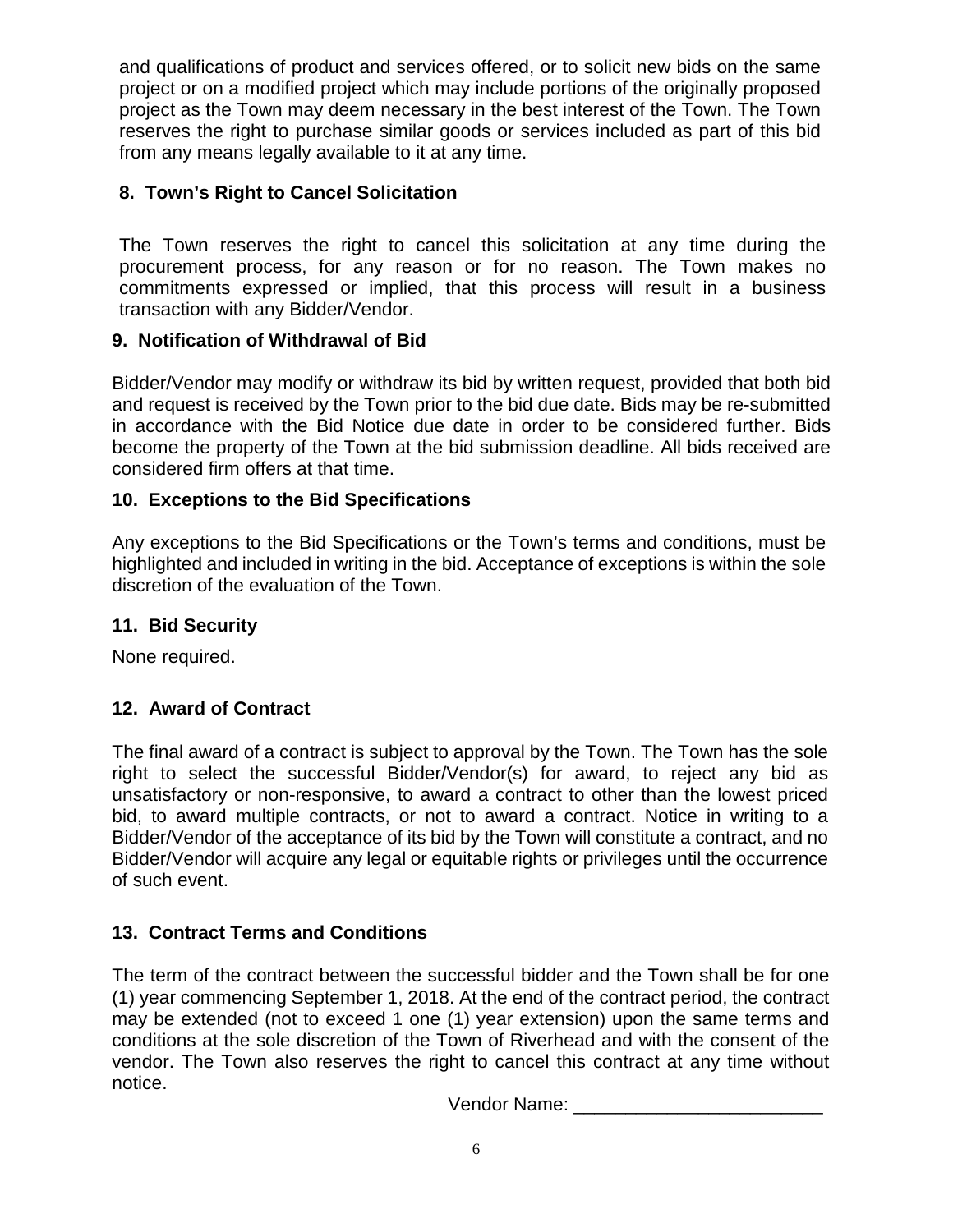### **14. Independent Contractor**

The parties to the contract shall be independent contractors to one another, and nothing herein shall be deemed to cause this agreement to create an agency, partnership, joint venture or employment relationship between parties. Each party shall be responsible for compliance with all applicable workers compensation, unemployment, disability insurance, social security withholding and all other similar matters. Neither party shall be liable for any debts, accounts, obligations or other liability whatsoever of the other party or any other obligation of the other party to pay on the behalf of its employees or to withhold from any compensation paid to such employees any social benefits, workers compensation insurance premiums or any income or other similar taxes.

## **15. Licenses and Permits**

In performance of the contract, the Bidder/Vendor will be required to comply with all applicable federal, state and local laws, ordinances, codes, and regulations. The cost of permits and other relevant costs required in the performance of the contract shall be borne by the successful Bidder/Vendor. The Bidder/Vendor shall be properly licensed and authorized to transact business in the State of New York.

## **16. Notice**

Any notice to the Town of Riverhead required under the contract shall be sent to:

**Diane Wilhelm, Town Clerk, and Mary Ann Tague, Purchasing Agent Town of Riverhead 200 Howell Avenue Riverhead, NY 11901**

## **17. Indemnification**

a. General Information

By submitting a bid, the proposing Bidder/Vendor agrees that in the event it is awarded a contract, it will indemnify and otherwise hold harmless the Town of Riverhead, its agents and employees from any and all liability, suits, actions, or claims, together with all costs, expenses for attorney's fees, arising out of the Bidder/Vendor's its agents and employees' performance work or services in connection with the contract, regardless of whether such suits, actions, claims or liabilities are based upon acts or failures to act attributable, in whole or part, to the Town, its employees or agents.

- b. Insurance
	- i. Bidder/Vendor recognizes that it is operating as an independent Bidder/Vendor and that it is liable for any and all losses, penalties, damages, expenses, attorney's fees, judgments, and/or settlements incurred by reason of injury to or death of any and all persons, or injury to any and all property,

Vendor Name: \_\_\_\_\_\_\_\_\_\_\_\_\_\_\_\_\_\_\_\_\_\_\_\_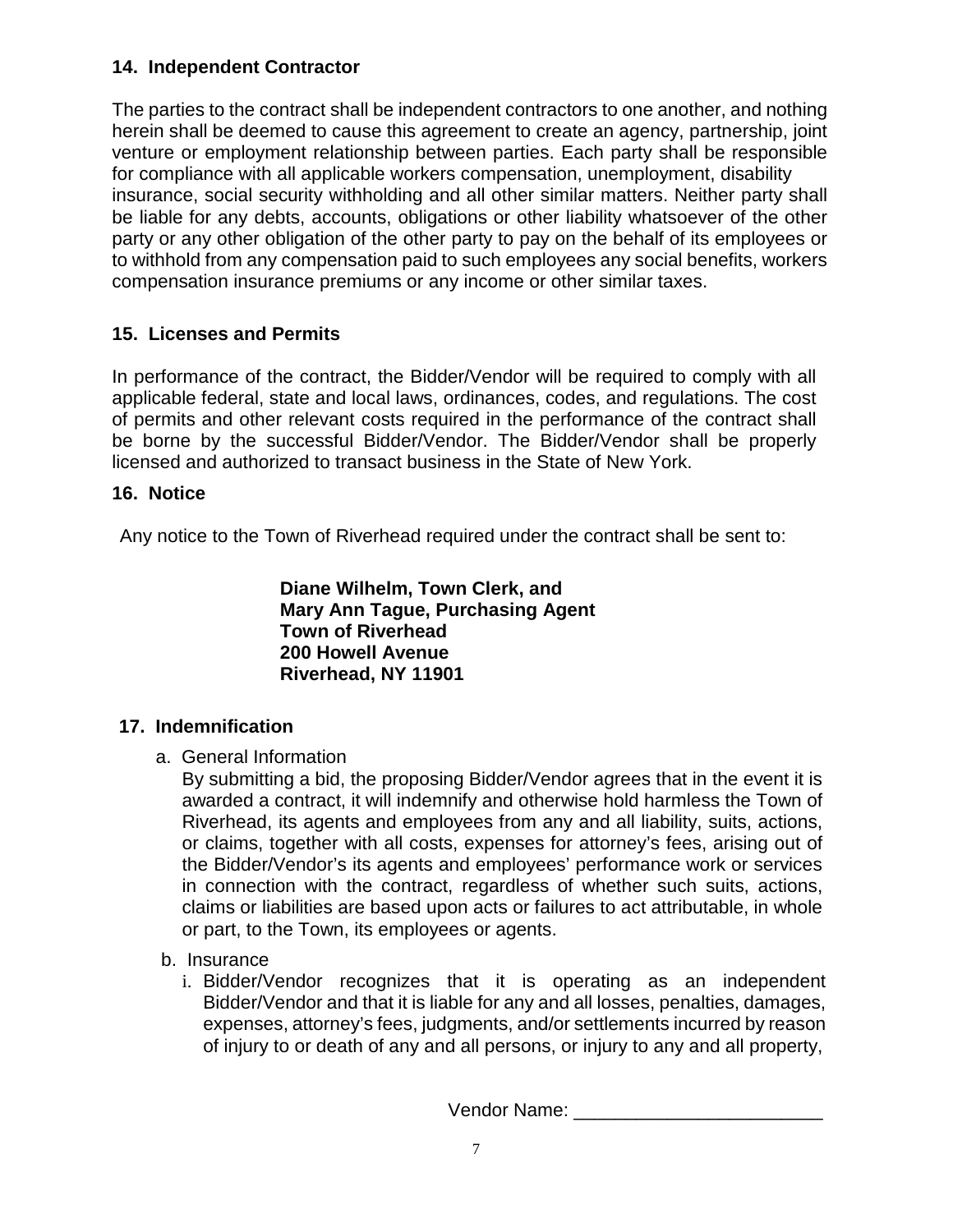of any nature, arising out of the Bidder/Vendor's negligent performance under this contract, and particularly without limiting the foregoing, caused by, resulting from, or arising out of any act of omission on the part of the Bidder/Vendor in their negligent performance under this contract.

- ii. The Bidder/Vendor shall maintain such insurance as will protect against claims under Worker's Compensation Act and from any other claims for damages for personal injury, including death, which may arise from operations under this contract. The Bidder/Vendor is an independent Bidder/Vendor and is not an employee of the Town of Riverhead.
- iii.During the term of this contract, the Bidder/Vendor shall, at its own expense, carry insurance minimum limits as set forth above.

### **18. Piggybacking Clause Method of Award**

The contract, if awarded, will be to the lowest responsive/responsible bidder(s) in part or in whole who meet(s) all the terms of the specifications. The Town guarantees no minimum or maximum purchases or contracts as a result of award of this bid. The Town of Riverhead reserves the right to allow all municipal and not for profit organizations authorized under the General Municipal Laws of the State of New York, to purchase any goods and/or services awarded as a result of this bid in accordance with the latest amendments to NYS GML 100 through 104. However, it is understood that the extension of such contracts are at the discretion of the vendor and the vendor is only bound to any contract between the Town of Riverhead and the vendor. Additionally, the Town reserves the right to purchase any goods or services included as a part of this bid from any means legally available to it.

#### **19. Sexual Harassment**

"By submission of this bid, each bidder and each person signing on behalf of any bidder certifies, and in the case of a joint bid each party thereto certifies as to its own organization, under penalty of perjury, that the bidder has and has implemented a written policy addressing sexual harassment prevention in the workplace and provides annual sexual harassment prevention training to all of its employees. Such policy shall, at a minimum, meet the requirements of §201-G of the Labor Law."

**New York Law**: The Notice to Bidders and Bid Specifications shall be governed according to the laws of the State of New York.

Vendor Name: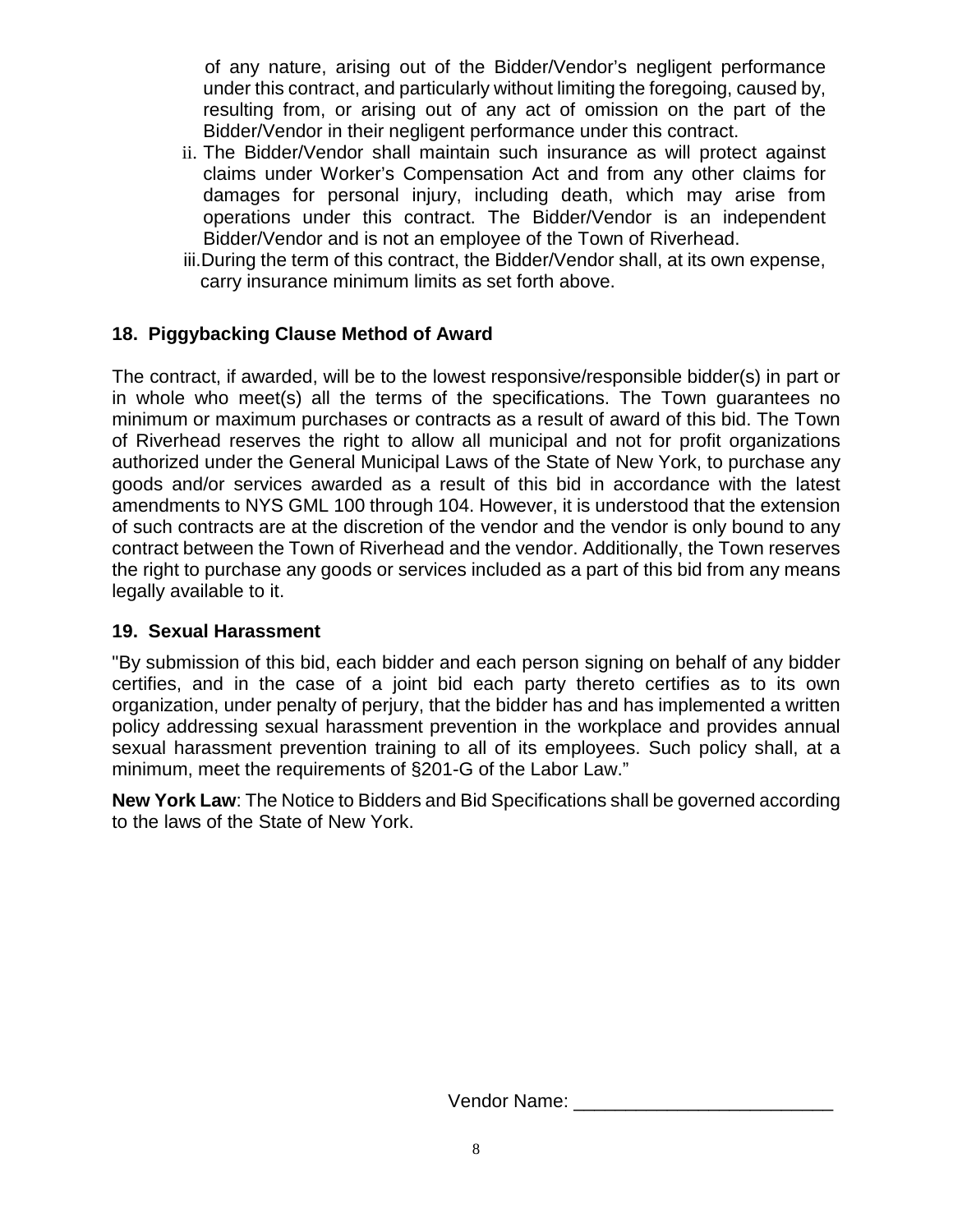## **III. BID SPECIFICATIONS**

### **1. Scope**

The Town of Riverhead is seeking proposals from qualified vendors to supply the Town with Charter Coach Transportation (bus with restroom and driver(s)) for a variety of classes, programs and trips offered through the Town of Riverhead Parks and Recreation Department requiring bus transportation to and from the destination. As the Department of Parks and Recreation schedules and offers "Bus Trips" and "Field Trip" as part of its Fall-Winter and Spring-Summer Recreational Programs the number of bus trips and bus trip destinations may vary month to month or season to season and may be dependent on the number of interested participants. While the "Bus Trips" are typically selected to attract or address interests of adult residents (i.e. Broadway Play in New York City or Antique Fair in Rhinebeck, New York) and "Field Trips" are selected to attract or address interests of children and young adults, some destinations/bus trips are intergenerational (i.e. Baseball at Yankee Stadium or Whitewater Rafting/Lehigh Gorge State Park). A sample list of past and/or possible bus trip/charter service destinations is annexed hereto as Attachment 1. A copy of the Department of Parks and Recreation Fall-Winter or Spring-Summer Recreational Brochure may be viewed on line at www.townofriverheadny.gov, scroll to Department of Parks and Recreation, click to locate Fall-Winter or Spring-Summer Recreational Brochure.

While this bid is intended to include charter bus services for "Bus Trips" and some Summer Teen Program, Youth Program, Camp "Field Trips" listed and part of the Department of Parks and Recreation Fall-Winter and Spring-Summer Recreational Brochure, some trips/destinations located within the Town of Riverhead, County of Suffolk or County of Nassau (typically less than 30 miles and/or less than an hour travel time from starting location to the destination) are not included in this bid solicitation. In addition, daily bus services provided to and from Town Department of Parks and Recreation Facilities for Programs/Camps are not included in this bid solicitation.

### **2. Compliance with Applicable Laws, Rules, Regulations**:

Vendor shall comply with all US Department of Transportation, New York State Department of Transportation, New York State Vehicle and Traffic Laws and such other applicable federal, state and local laws, rules, and regulations regarding bus equipment, operation and safety, licensing of drivers, passenger safety, service and staffing, including but not limited to, valid New York State Inspection and Registration, maximum driving and on-duty time for drivers, continuous safe and adequate service.

### **3. Minimum Standards for Bus and Equipment**

The Town requires that all charter buses that are utilized in the performance of this Contract have operating and active two-way radios. All charter buses that transport children outside of the radio coverage shall be equipped with cellular or digital telephones or cellular two-way radios at no additional cost to the Town.

Vendor Name: **Wendor** Name: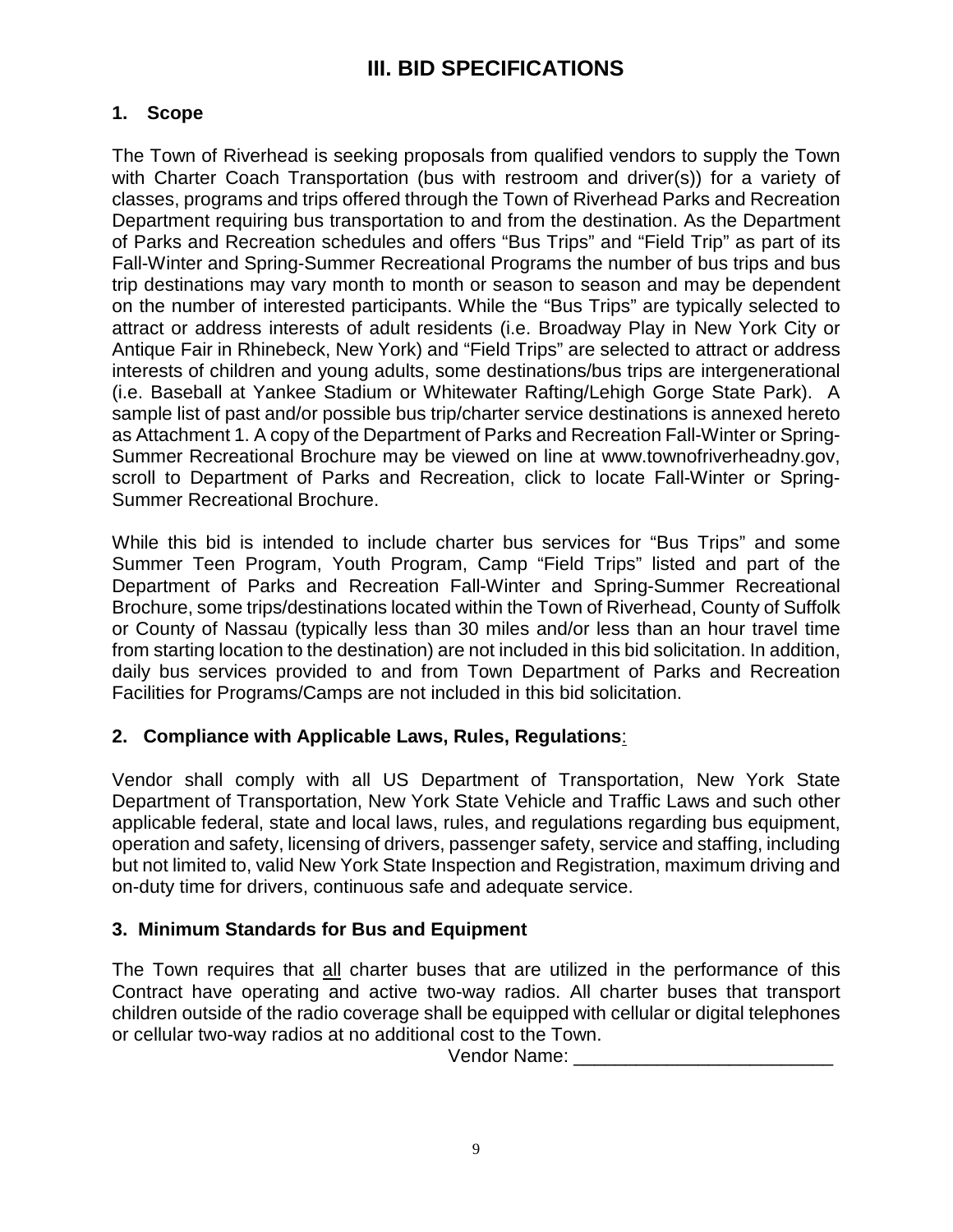In addition to above, the Town requires that each and every charter bus provided to the Town for bus trips and field trips meet the following minimum standards: engine, steering, brakes must be in excellent working order; air conditioning and heating must be in excellent working order; the exterior of the bus must be well painted, clean and without signs of damage; the interior of the bus must be clean with upholstery and flooring in good condition; all on-board restroom facilities must be completely functioning and clean; restrooms must be serviced as often as necessary to avoid offensive odors in the bus.

If a bus experiences mechanical difficulties during service, the Vendor will provide a replacement bus within one hour.

All buses shall be open to inspection by the Town or its duly authorized representatives at departure site.

The Vendor's failure to adhere to the minimum standards recited above or provide replacement bus in a timely manner then the Vendor shall refund all deposits and/or payments made by the Town and pay the Town the missed/late trip damages plus any expenses the Town of the travelers incurred due to the non-arrival or lateness (ex., payment for any entrance fees, reimbursements for admission to events if the lateness prohibits admission, etc.).

### **4. Scheduling/Reservation of Bus, Change or Cancellation of Trip Provisions**

#### a. Scheduling/Reservation

The Town will contact the Vendor, via telephone, email, or writing, to make a reservation for the desired service as soon as practicable and agrees that Town shall schedule same no later than 30 days in advance of the date for the bus trip or field trip. The Vendor shall confirm the reservation, including date, details of trip i.e. location of pick-up and approximately location for drop off at venue/event, pick up, estimated drop-off, and return time, location for pick up and destination, type and seating capacity, restroom facilities, in writing or email within 48 hours of receipt. In the event that an unforeseen circumstance has arisen such that the Town is unable to provide 30 days advance notice (late reservation), the Vendor shall make every effort to accommodate the request for services. The Vendor shall notify the Town of its ability (reservation confirmation) or inability to accommodate the Town's late reservation as soon as practical but not later than 48 hours of receipt of the reservation request, so the Town may be provided sufficient time to make a determination to reschedule the bus trip or field trip or arrange for bus services with a different bus Vendor.

b. Change Request

While the Town does not anticipate changes to a reservation request, the Town requires the Vendor to work cooperatively with the Town and make every effort to accommodate the change request. As per the paragraph above, the Vendor shall confirm the change request, in writing or via email, within 48 hours of receipt of such request.

Vendor Name: \_\_\_\_\_\_\_\_\_\_\_\_\_\_\_\_\_\_\_\_\_\_\_\_\_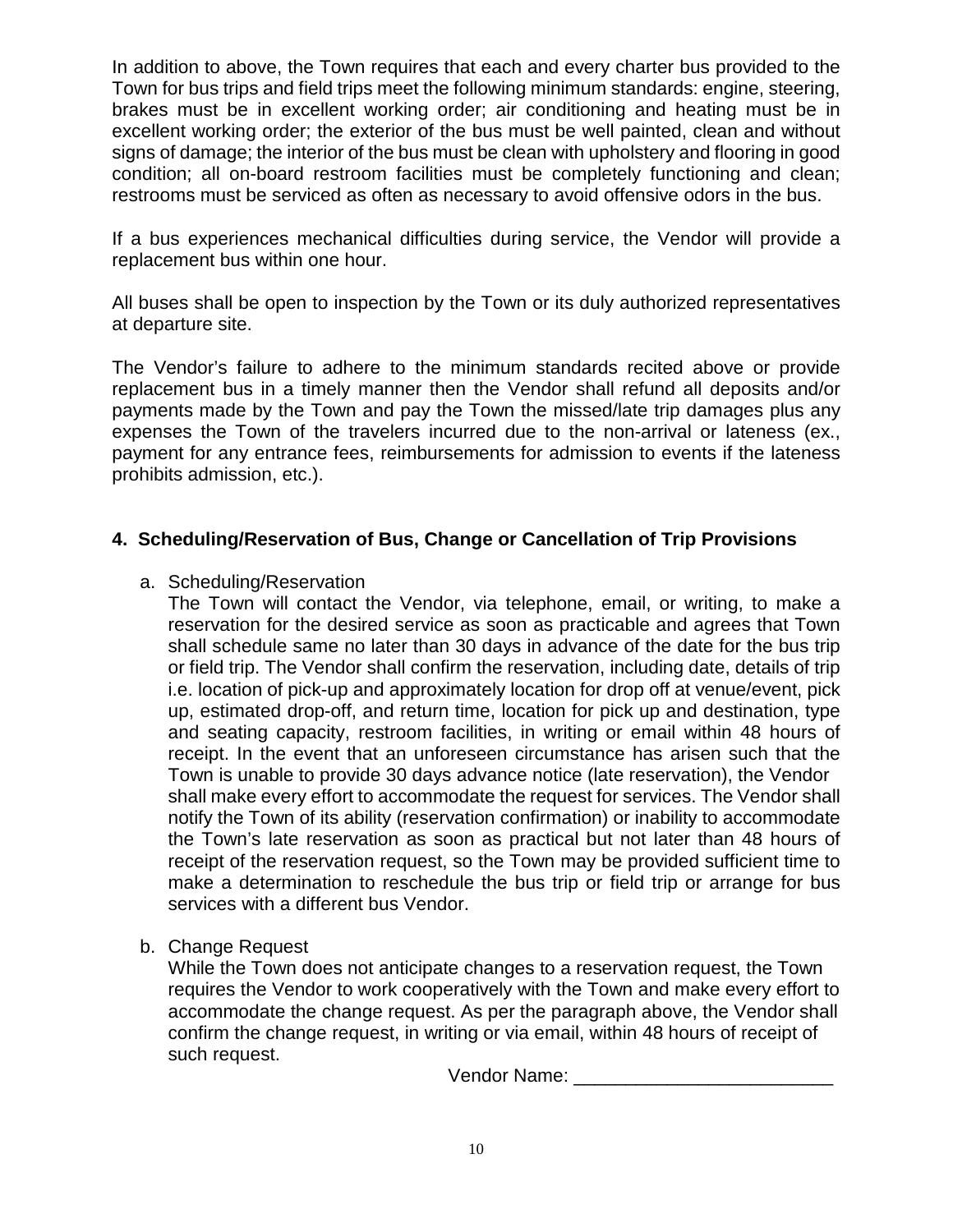- c. Cancellation
	- i. In the event the Town is required to cancel a trip due to lack of enrollment or event host cancelation/reschedule i.e. league rescheduling of ball game, the Town shall provide the Vendor with 10 days' notice or as soon as possible but not later than 72 hours' notice. Vendor shall provide a full refund if cancellation is received 72 days prior to departure date or in the alternative, if Vendor has received late notice of cancellation the Town shall pay Vendor a cancellation fee equal to one-eighth of the charge for the first 100 miles/eight hours of charter bus service for a pickup and return on the same day.
	- ii. In the event that severe weather conditions are forecast and/or occurring which threaten travel safety for trip participants and/or bus travel, the Town and Vendor shall work cooperatively and make every effort to agree on cancellation and/or rescheduling. Vendor shall provide a full refund due to weather related cancellations or Vendor may apply any monies paid to the rescheduled reservation.

## **5. Directions, Pick Up & Drop Off Time & Locations**

Vendor is responsible and accountable for ensuring that its drivers are knowledgeable of the Coach Bus service location and the most efficient way of traveling to/from that location from/to the trip pick up point.

Vendor shall arrive at the pick-up location (start of trip and return trip) and be ready for boarding at least 30 minutes before departure time. As a majority of the anticipated participants for the bus trips or field trips are seniors, some with health limitations, and children, traffic, safety and supervision concerns, the location for drop off and return trip pick-up location is of paramount importance. The Vendor shall make every effort to select a safe location for disembarking and return trip pick-up/boarding location in close proximity to event or venue. The Town may designate multiple pick-up and multiple dropoff locations per trip.

In the event a scheduled charter bus does not arrive at the Town scheduled departure site(s), is late arriving at the pickup site, or is late arriving to the trip site due to factors within the control of the Vendor, then Vendor shall pay the Town the missed/late trip damages plus any expenses the Town of the travelers incurred due to the non-arrival or lateness. (ex., payment for any entrance fees, reimbursements for admission to events if the lateness prohibits admission, etc.).

## **6. Accidents/Incidents**

In the event of any accident involving a vehicle in service to the Town, Vendor must notify the Town of Riverhead Parks and Recreation Department, 631-727-5744 during regular business hours and at the cell phone number provided (after contract award) during off hours, and a written report submitted to the Recreation Superintendent of the Town.

Vendor Name: **Wendor** Name: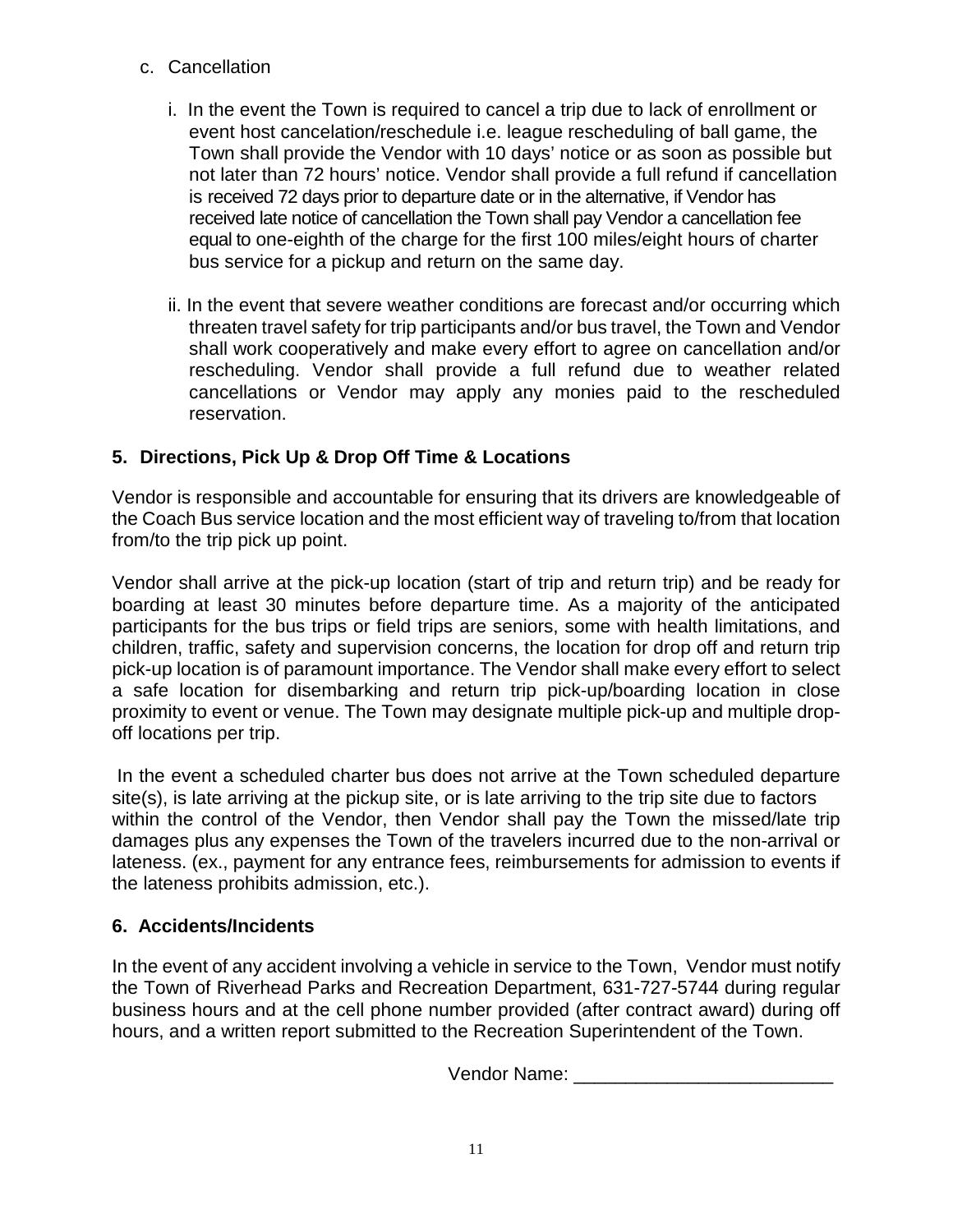Written reports suitable for filing with the Department of Transportation and the Department of Motor Vehicles shall be prepared by the Vendor and copies forwarded to the Town of Riverhead.

### **7. Price/Rate, Fees, and Payment**

Bid submissions are requested for charter bus services for pick-up and return the same day. Services are also requested for a rate when the pick-up is one day and the return is another day. The price for charter bus services for the Town Recreation Programs is to be submitted on the Cost Summary Form(s) and it is to be a rate that considers time and mileage from the point(s) of departure to the return drop-off point(s).

The Town recognizes that there are times when it is necessary, due to State and Federal law and Regulations, to have a relief driver on a charter bus due to extended travel time and, as such, a daily charge for a relief bus driver is to be included within the rate quoted.

The Town will not reimburse the Vendor for costs of tolls, admission and parking fees below \$100.00 (the Town will reimburse Vendor that portion of parking fees above \$100.00) on any charter bus service and said costs must be borne by the Vendor. The Town will make payment or reimburse the Vendor for costs for ferry services if applicable and necessary part of transportation.

All invoices for charter bus services will include a trip verification form which will be supplied by the Town.

### **8. Insurance Certification**

- i. The vendor hereby agrees to effectuate the naming of the Town of Riverhead, its Board members, and employees as an unrestricted additional insured on the vendor's insurance policies, with the exception of workers' compensation, with no responsibility for payment of premium by the Town.
- ii. The vendor's policies will:
	- Be an occurrence form of insurance policy from an
	- Best rated "A" 'secured" or better and licensed to conduct insurance business in New York State. Insurers otherwise authorized to conduct business in New York may be accepted at the Town's discretion.
	- Provide for 30 days' notice of cancellation.
	- State that the insured's coverage will be primary coverage for the Town, its Bard, employees and volunteers.
	- Name the Town of Riverhead as an additional insured by using ISO endorsement CG 20 10 11 85 or its equivalent. ISO endorsement CG 2010 11 85 or equivalent and must accompany certificate and reflect that the Town has been added to the policy by endorsement. The certificate of insurance must state that this is endorsement is being used, and a copy of the endorsement must be attached to the certificate of insurance.

Vendor Name:  $\Box$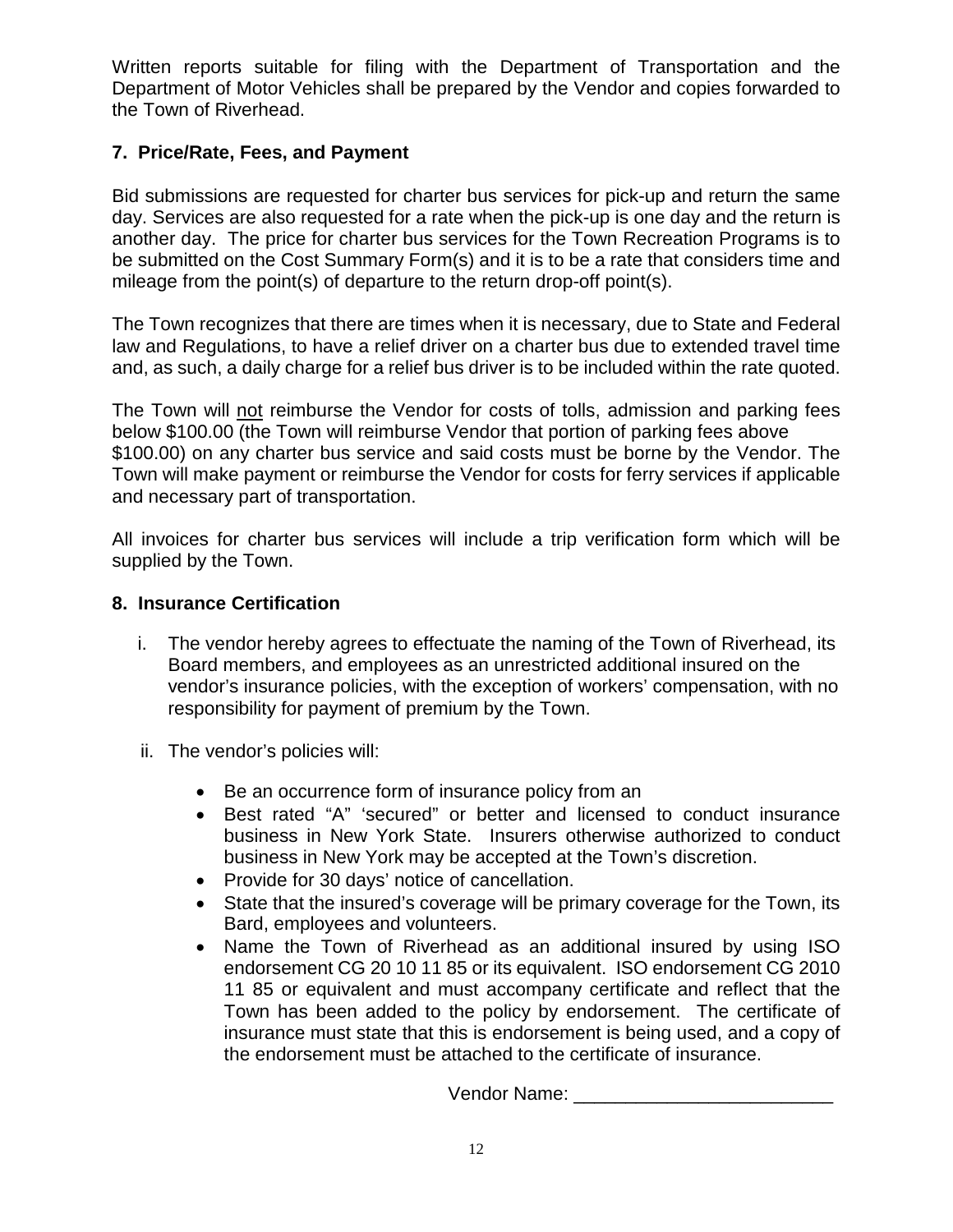- iii. The vendor agrees to indemnify and save harmless the Tow from all cost expense, or liability to the extent permitted by law arising out of the operations performed hereunder including, without limitation of, the foregoing acts of the vendor's employees. In addition, the vendor agrees to indemnify the Town for any applicable deductibles.
- iv. Required Insurance:
	- Commercial General Liability Insurance \$1,000,000 per occurrence/\$2,000,000 general and services/completed operations aggregates.
	- Automobile Liability \$5,000,000 combined single limit for owned, hired, borrowed and nonowned motor vehicles.
	- Workers' Compensation Statutory Workers' Compensation, Employers' Liability Insurance and NYS Disability Benefits Insurance for all covered employees. Proof of coverage must be on the approved specific form, as required by the New York State Workers' Compensation Board. ACORD certificates are not acceptable.
- v. Excess liability limits over and above the preceding are recommended.
- vi. The insurance producer must indicate whether or not they are an agent for the companies providing the coverage.
- vii. The vendor agrees that the Town will not be responsible for any loss or damage whatsoever to property of the vendor.
- viii. The Town will be the sole judge in determining the acceptability of insurance requirements.

The vendor acknowledges that failure to obtain such insurance on behalf of the Town constitutes a material breach of contract and subjects it to liability for damages, indemnification and all other legal remedies available to the Town. The vendor shall provide the Town with a certificate of insurance, evidencing the above requirements have been met prior to the commencement of work. The failure of the Town to object to the contents of the certificate or the absence of same will not be deemed a waiver of any and all rights held by the Town.

### **9. Piggybacking Clause Method of Award**

The contract, if awarded, will be to the lowest responsive/responsible bidder(s) in part or in whole who meet(s) all the terms of the specifications. The TOWN guarantees no minimum or maximum purchases or contracts as a result of award of this bid. The Town of Riverhead reserves the right to allow all municipal and not for profit organizations authorized under the General Municipal Laws of the State of New York, to purchase any goods and/or services awarded as a result of this bid in accordance with the latest amendments to NYS GML 100 through 104. However, it is understood that the extension of such contracts are at the discretion of the vendor and the vendor is only bound to any contract between the Town of Riverhead and the vendor. Additionally, the TOWN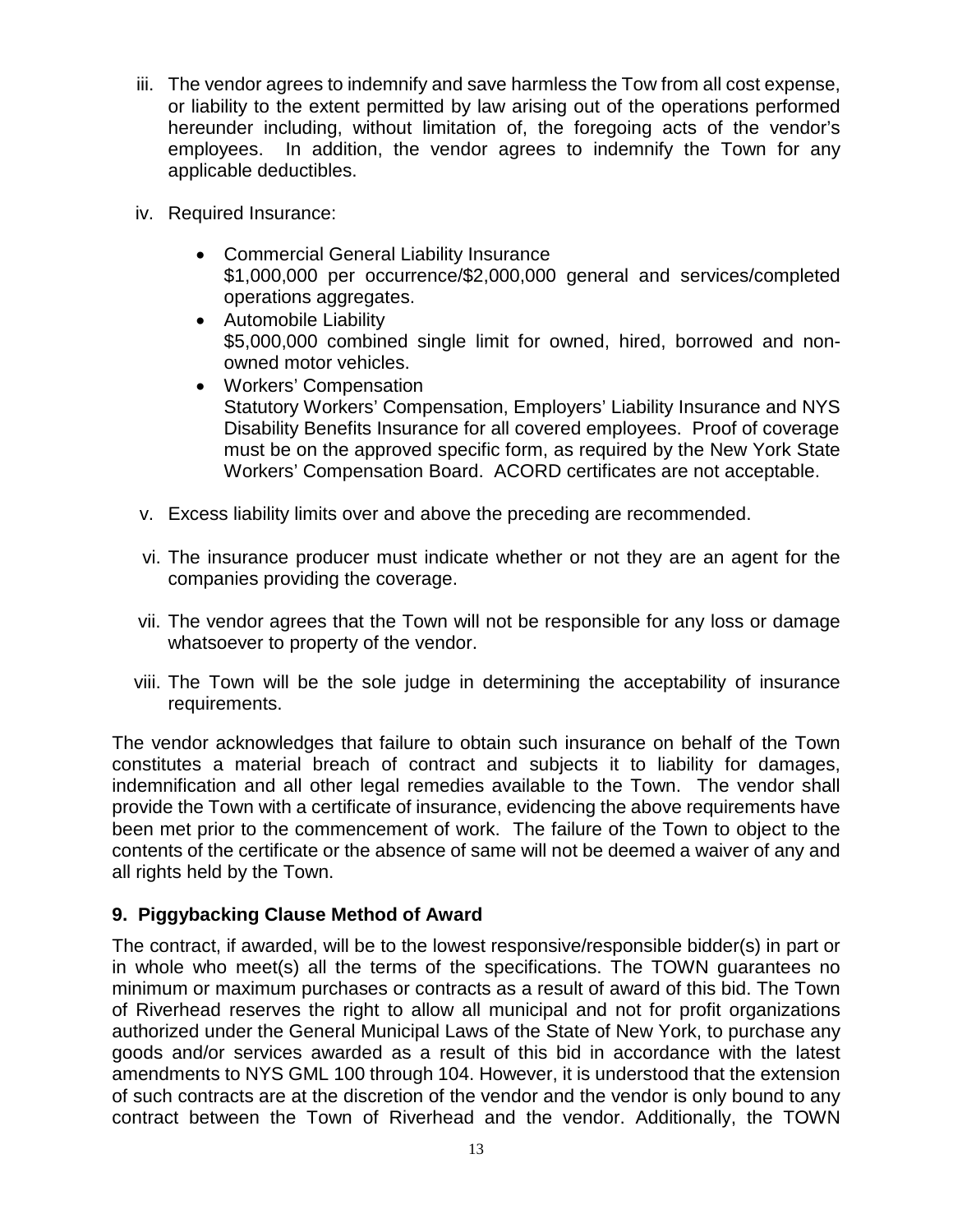reserves the right to purchase any goods or services included as a part of this bid from any means legally available to it.

#### **10. Sexual Harassment**

"By submission of this bid, each bidder and each person signing on behalf of any bidder certifies, and in the case of a joint bid each party thereto certifies as to its own organization, under penalty of perjury, that the bidder has and has implemented a written policy addressing sexual harassment prevention in the workplace and provides annual sexual harassment prevention training to all of its employees. Such policy shall, at a minimum, meet the requirements of §201-G of the Labor Law."

**New York Law**: The Notice to Bidders and Bid Specifications shall be governed according to the laws of the State of New York.

Vendor Name: **With a set of the UK and Structure** of the UK and Structure of the UK and Structure of the UK and Structure of the UK and Structure of the UK and Structure of the UK and Structure of the UK and Structure of t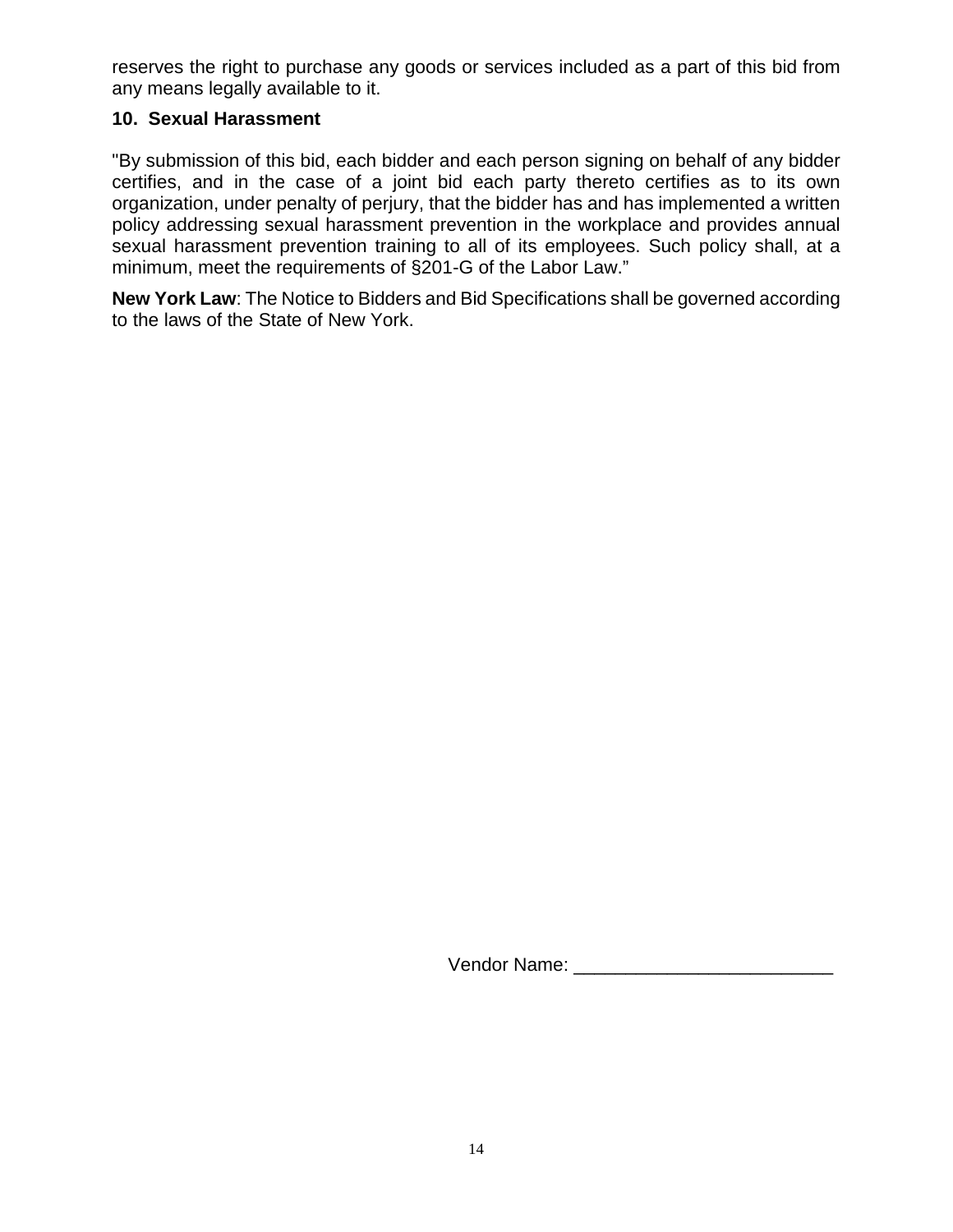## **IV. BID CHARTER COACH TRANSPORTATION 2019-2020**

**BID SHEET**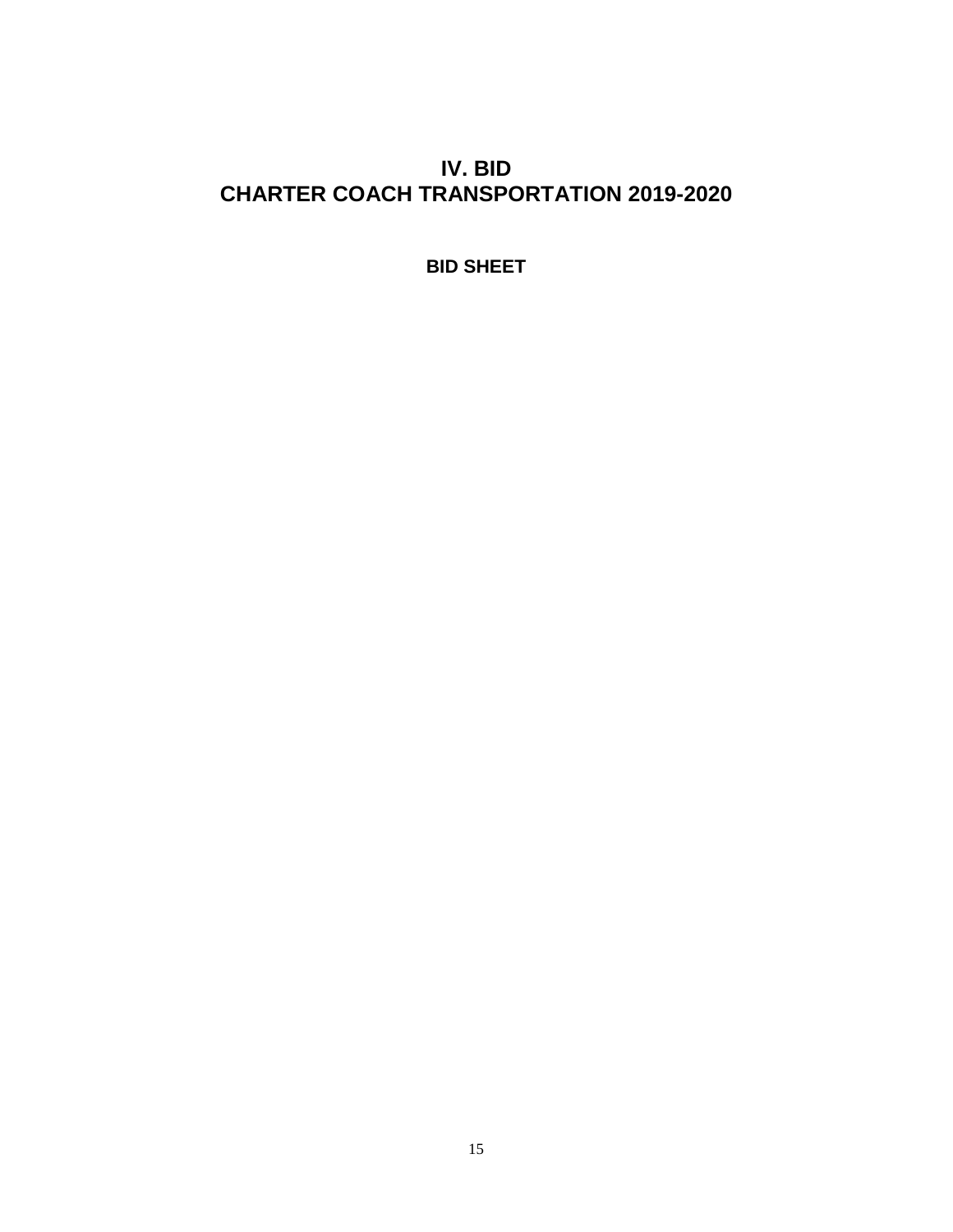| Categories                                                                                              | 38-46<br>passenger<br><b>Coach Bus</b><br>pick-up and<br>Return the<br>same day | Pick-up on<br>one day<br>and Return<br>Another<br>Day | Increase in<br>Charge for<br>change to a 47-<br>51 passenger<br>Coach | Increase in Charge<br>for change to a 47-<br>51 passenger Coach<br>Pick-up on one day<br>and Return Another<br>Day | Increase in<br>charge for<br>change to a<br>52-65<br>passenger<br>Coach | Increase in<br>charge for<br>change to a 52-<br>65 passenger<br>Coach Pick-up on<br>one day and<br><b>Return Another</b><br>Day |
|---------------------------------------------------------------------------------------------------------|---------------------------------------------------------------------------------|-------------------------------------------------------|-----------------------------------------------------------------------|--------------------------------------------------------------------------------------------------------------------|-------------------------------------------------------------------------|---------------------------------------------------------------------------------------------------------------------------------|
| Trips up to 100<br>round trip miles &<br>up to 8 hours                                                  |                                                                                 |                                                       |                                                                       |                                                                                                                    |                                                                         |                                                                                                                                 |
| Up to 100 round-<br>trip miles &<br>number of each<br>additional hours<br>beyond 8 hours                |                                                                                 |                                                       |                                                                       |                                                                                                                    |                                                                         |                                                                                                                                 |
| Trips from 101-200<br>round-trip miles &<br>up to 10 hours                                              |                                                                                 |                                                       |                                                                       |                                                                                                                    |                                                                         |                                                                                                                                 |
| From 101 to 200<br>round-trip miles &<br>number of each<br>additional hour<br>beyond 10 hours           |                                                                                 |                                                       |                                                                       |                                                                                                                    |                                                                         |                                                                                                                                 |
| Trips from 201-300<br>round-trip miles &<br>up to 12 hours                                              |                                                                                 |                                                       |                                                                       |                                                                                                                    |                                                                         |                                                                                                                                 |
| Trips from 201 to<br>300 round-trip<br>miles & number of<br>each additional<br>hours beyond 12<br>hours |                                                                                 |                                                       |                                                                       |                                                                                                                    |                                                                         |                                                                                                                                 |
| Trips from 301 to<br>400 round-trip<br>miles & up to 15<br>hours                                        |                                                                                 |                                                       |                                                                       |                                                                                                                    |                                                                         |                                                                                                                                 |
| Trips from 301 to<br>400 round-trip<br>miles & number of<br>each additional<br>hours up to 15<br>hours  |                                                                                 |                                                       |                                                                       |                                                                                                                    |                                                                         |                                                                                                                                 |
| Trips from 401-500<br>round-trip miles &<br>up to 15 hours                                              |                                                                                 |                                                       |                                                                       |                                                                                                                    |                                                                         |                                                                                                                                 |
| Trips from 501 to<br>600 round trip<br>miles & up to 15<br>hours                                        |                                                                                 |                                                       |                                                                       |                                                                                                                    |                                                                         |                                                                                                                                 |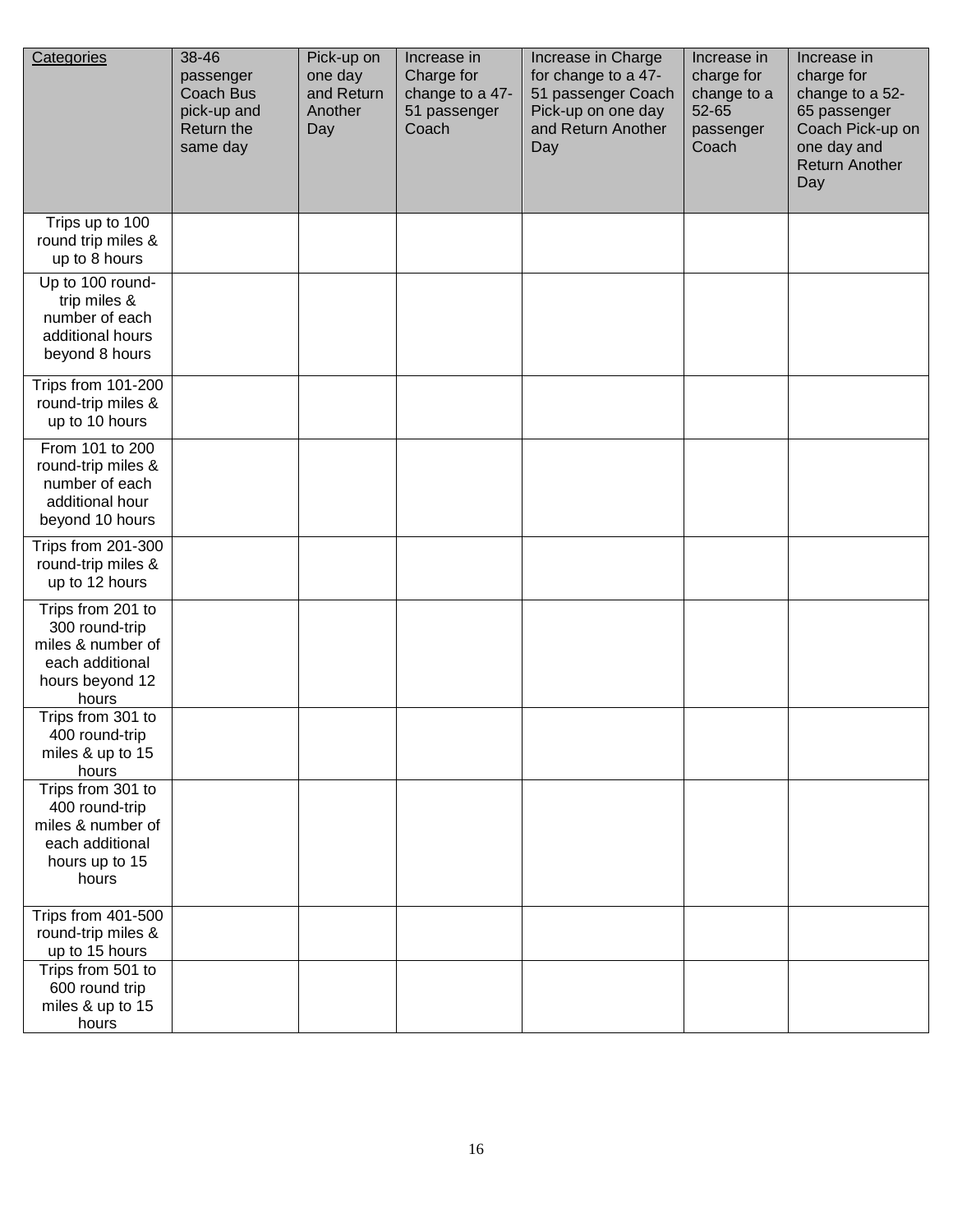| Trips from 601 to |  |  |  |
|-------------------|--|--|--|
| 750 round trip    |  |  |  |
| miles & up to 15  |  |  |  |
| hours             |  |  |  |
|                   |  |  |  |
|                   |  |  |  |

Note: Bid submission includes bus driver costs, relief drivers, cost of tolls, admissions and parking fees, except the Town will reimburse Vendor for that portion of the parking fees over \$100.00. The Town shall not be responsible for driver meals or lodging. A wheelchair accessible coach must be supplied when necessary at no additional cost.

Failure to adhere to and comply with the terms of this bid award will be cause for cancellation upon five (5) days written notice by the Town to the vendor. Said notice shall be given by certified mail. In the event, and upon rebidding and negotiation of a new contract for transportation, the original vendor will indemnify the Town and hold the Town harmless for any and all costs incurred thereby.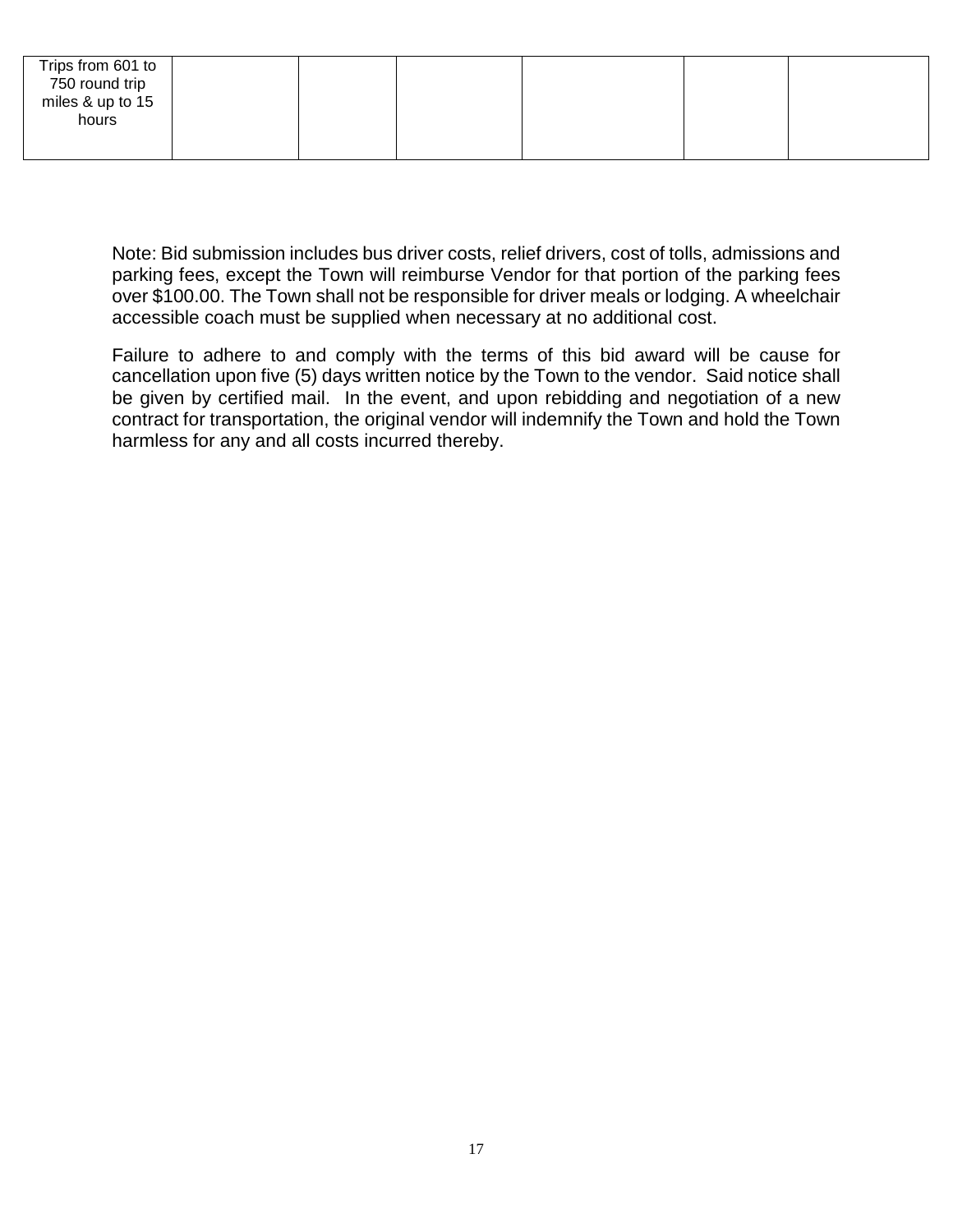Below find examples of the past trips scheduled by Recreation Department:

|                                                                                                                                                                                                                                                                                                                                                                                                                                                                                                                                                   | Date                                                                                                                                                                                                                                                                                                                                                                            | Departure Time                                  | #Vehicles | Total |
|---------------------------------------------------------------------------------------------------------------------------------------------------------------------------------------------------------------------------------------------------------------------------------------------------------------------------------------------------------------------------------------------------------------------------------------------------------------------------------------------------------------------------------------------------|---------------------------------------------------------------------------------------------------------------------------------------------------------------------------------------------------------------------------------------------------------------------------------------------------------------------------------------------------------------------------------|-------------------------------------------------|-----------|-------|
|                                                                                                                                                                                                                                                                                                                                                                                                                                                                                                                                                   | Capacity                                                                                                                                                                                                                                                                                                                                                                        |                                                 |           |       |
| Pickup Stotzky Park<br>Drop-off - New York City                                                                                                                                                                                                                                                                                                                                                                                                                                                                                                   | 3/15/14<br>3/15/14                                                                                                                                                                                                                                                                                                                                                              | $9:00$ am<br>11:00 am<br>45th Street & Broadway | 1         | 54    |
| Drop-off - Museum of Natural History<br>Central Park West @ 79th St                                                                                                                                                                                                                                                                                                                                                                                                                                                                               | 3/15/14                                                                                                                                                                                                                                                                                                                                                                         | $11:20$ am                                      |           | 54    |
| Drop-off – Metropolitan Museum of Art<br>1000 5th Ave. - NYC 45th St.                                                                                                                                                                                                                                                                                                                                                                                                                                                                             | 3/15/14                                                                                                                                                                                                                                                                                                                                                                         | 11:30 am                                        |           | 54    |
| & Broadway                                                                                                                                                                                                                                                                                                                                                                                                                                                                                                                                        |                                                                                                                                                                                                                                                                                                                                                                                 |                                                 |           |       |
| Pick-UpNew York City                                                                                                                                                                                                                                                                                                                                                                                                                                                                                                                              | 3.15/14                                                                                                                                                                                                                                                                                                                                                                         | 5:00 pm                                         |           | 54    |
| Drop-off-Stotzky Park                                                                                                                                                                                                                                                                                                                                                                                                                                                                                                                             | 3/15/14                                                                                                                                                                                                                                                                                                                                                                         | 7:00 pm                                         |           | 54    |
| Nassau Coliseum<br><b>Empire City Casino</b><br><b>Brooklyn Botanical Gardens</b><br>Madison Square Garden<br>The Big E<br>Ripley's Believe It or Not,<br>Jekyll & Hyde<br>Peddler's Village<br><b>Christmas Tree Shoppe</b><br><b>Cracker Barrel</b><br>Stew Leonard's<br>MetLife Stadium - NY Jets<br>NY Yankees<br>Kutztown German Festival<br>Intrepid, NYC<br><b>Resorts World Casino</b><br>Crayola Factory<br>Polar Express<br><b>Atlantic City</b><br>Citi field<br>Bronx Zoo<br><b>Spirit Cruise</b><br>911 Memorial<br>Elephant's Trunk | Uniondale, NY<br>Yonkers, NY<br>Brooklyn, NY<br>New York, NY<br>W. Springfield, MA<br><b>NYC</b><br>New York, NY<br>Lahaska, PA<br>Orange, CT<br>New Milford, Ct.<br>Norwalk, CT<br>E. Rutherford, NJ<br>Bronx, NY<br>Kutztown, PA<br><b>Circle Line</b><br>Jamaica, NY<br>Easton, PA<br>Atlantic City, NJ<br>Flushing, NY<br>Bronx, NY<br>Chelsea Piers, NY<br>New Milford, CT |                                                 |           |       |

Vendor Name: \_\_\_\_\_\_\_\_\_\_\_\_\_\_\_\_\_\_\_\_\_\_\_\_\_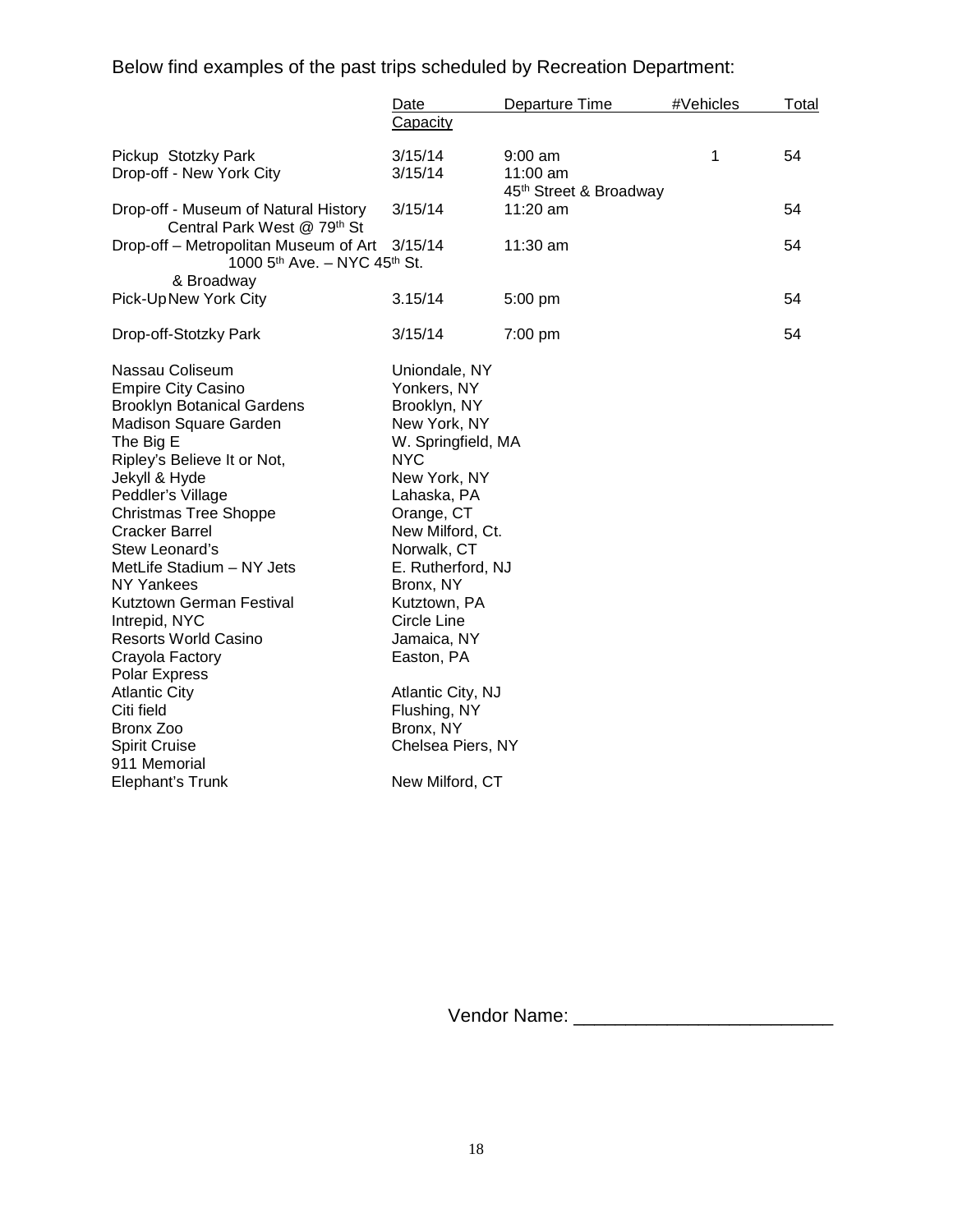Your insurance representative must complete the form below in order to be considered for the award of this bid, and it is important that you complete the Bidder's Acknowledgement section of this form. Please note that a certificate of insurance must accompany your bid submission in order for your bid to be considered.

Insurance Representatives' Acknowledgement

we have reviewed the insurance requirements set forth in the bid and are capable of providing such insurance to our insured in accordance with such requirements in the event the contract is awarded to our insured and provided our insured pays the appropriate premium.

| Insurance Representative: |  |
|---------------------------|--|
| Address:                  |  |

 $\overline{\phantom{a}}$  , and the contract of the contract of the contract of the contract of the contract of the contract of the contract of the contract of the contract of the contract of the contract of the contract of the contrac

Are you an agent for the companies providing the coverage?

Yes \_\_\_\_\_\_ No \_\_\_\_\_

Date: \_\_\_\_\_\_\_\_\_\_\_\_\_\_\_\_\_\_\_\_\_\_\_\_ Insurance Representative

Insurance Representative

Bidder's Acknowledgement:

I acknowledge that I have received the insurance requirements of this bid and have considered the costs, if any, of procuring the required insurance and will be able to supply the insurance required in accordance with the bid, if it is awarded. I understand that a certificate of insurance must be submitted with my bid; and if is not, the Town may reject my bid and award to the next lowest bidder.

 $\frac{1}{\sqrt{2}}$  ,  $\frac{1}{\sqrt{2}}$  ,  $\frac{1}{\sqrt{2}}$  ,  $\frac{1}{\sqrt{2}}$  ,  $\frac{1}{\sqrt{2}}$  ,  $\frac{1}{\sqrt{2}}$  ,  $\frac{1}{\sqrt{2}}$  ,  $\frac{1}{\sqrt{2}}$  ,  $\frac{1}{\sqrt{2}}$  ,  $\frac{1}{\sqrt{2}}$  ,  $\frac{1}{\sqrt{2}}$  ,  $\frac{1}{\sqrt{2}}$  ,  $\frac{1}{\sqrt{2}}$  ,  $\frac{1}{\sqrt{2}}$  ,  $\frac{1}{\sqrt{2}}$ 

Firm Name: \_\_\_\_\_\_\_\_\_\_\_\_\_\_\_\_\_\_\_\_\_\_\_\_\_\_\_\_\_\_\_\_\_\_\_\_\_\_\_\_\_\_

Address: \_\_\_\_\_\_\_\_\_\_\_\_\_\_\_\_\_\_\_\_\_\_\_\_\_\_\_\_\_\_\_\_\_\_\_\_\_\_\_\_\_\_

Date: \_\_\_\_\_\_\_\_\_\_\_\_\_\_\_\_ \_\_\_\_\_\_\_\_\_\_\_\_\_\_\_\_\_\_\_\_\_\_\_\_\_\_\_\_\_\_\_\_\_\_\_\_\_\_\_\_\_\_

Bidder's Signature

Vendor Name: \_\_\_\_\_\_\_\_\_\_\_\_\_\_\_\_\_\_\_\_\_\_\_\_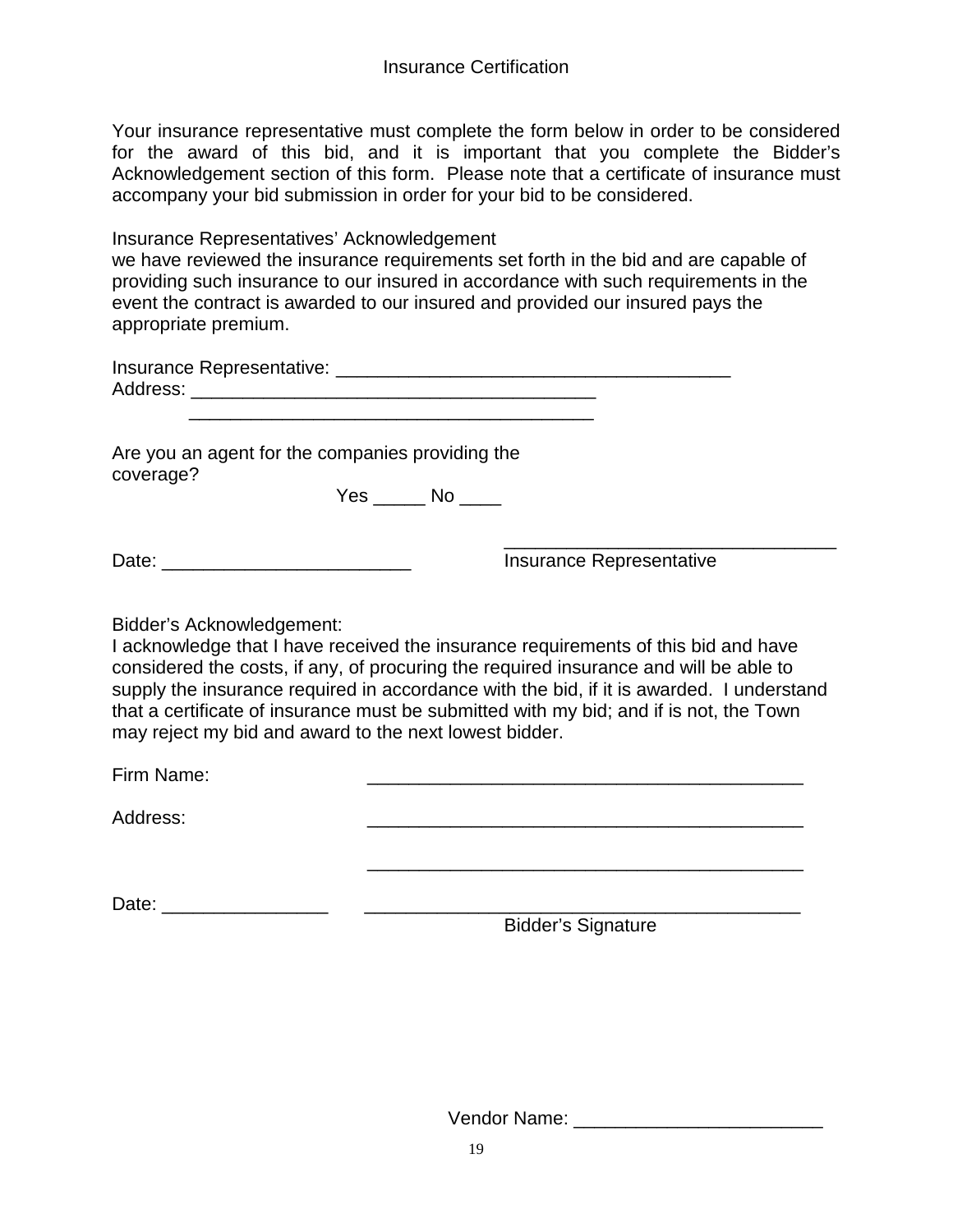All required documents must be submitted (where they will remain on file) to the following address prior to the beginning of service:

> Town of Riverhead Town Clerks Office 200 Howell Ave. Riverhead, New York 11901

Signature: \_\_\_\_\_\_\_\_\_\_\_\_\_\_\_\_\_\_\_\_\_\_\_\_\_\_\_

Print Name: \_\_\_\_\_\_\_\_\_\_\_\_\_\_\_\_\_\_\_\_\_\_\_\_\_\_\_

Title: \_\_\_\_\_\_\_\_\_\_\_\_\_\_\_\_\_\_\_\_\_\_\_\_\_\_\_\_\_\_\_\_\_

Vendor Name: \_\_\_\_\_\_\_\_\_\_\_\_\_\_\_\_\_\_\_\_\_\_\_\_\_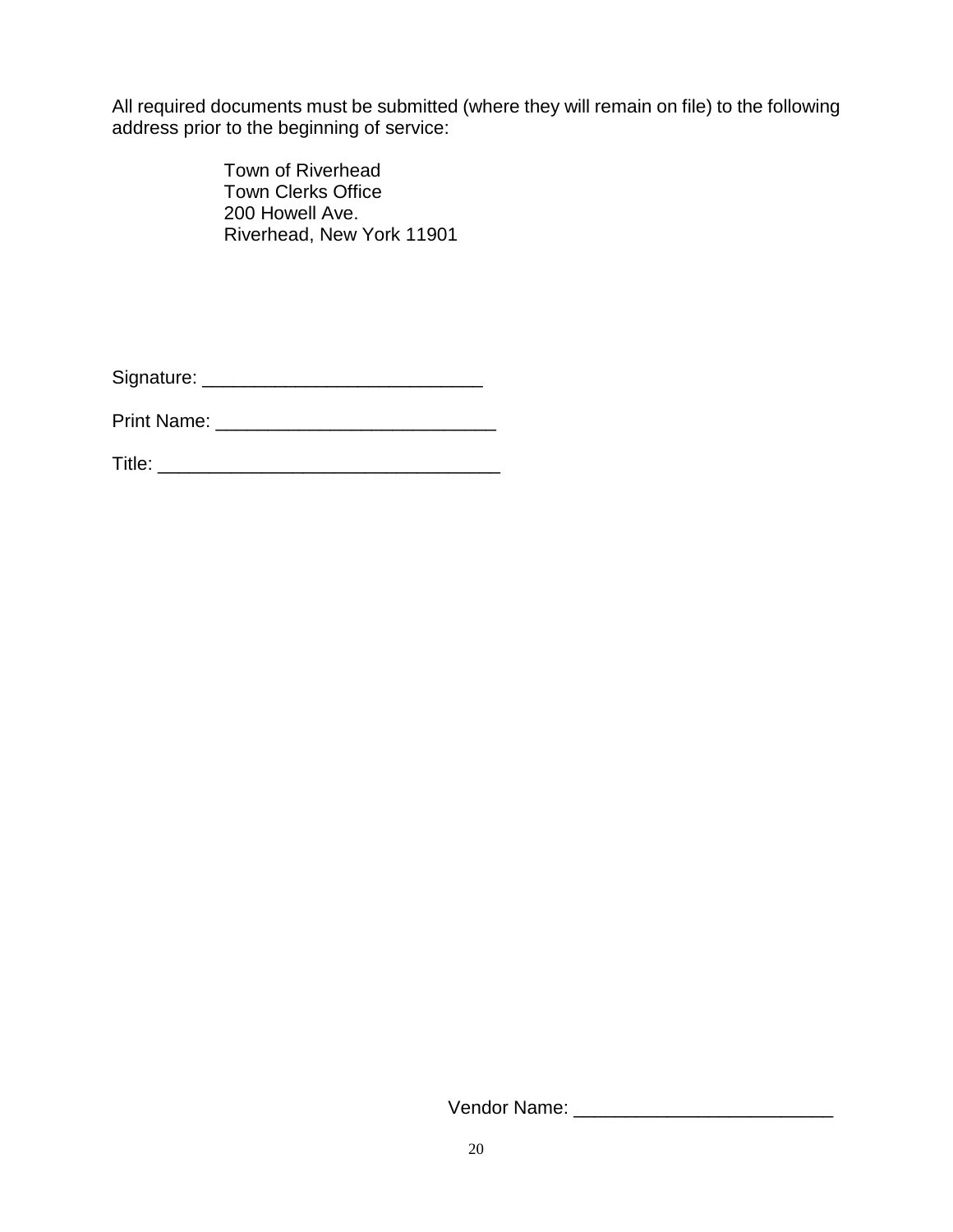THIS BID AWARD SHALL BE IN EFFECT FOR ONE YEAR FROM DATE OF AWARD. I/WE FULLY UNDERSTAND THAT THE ACCEPTANCE OF THIS BID IS SUBJECT TO THE PROVISIONS OF SECTION 103A AND 103B OF THE GENERAL MUNICIPAL LAW.

> \_\_\_\_\_\_\_\_\_\_\_\_\_\_\_\_\_\_\_\_\_\_\_\_\_\_\_\_\_ NAME OF AGENT/DEALER

> \_\_\_\_\_\_\_\_\_\_\_\_\_\_\_\_\_\_\_\_\_\_\_\_\_\_\_\_\_ ADDRESS

> \_\_\_\_\_\_\_\_\_\_\_\_\_\_\_\_\_\_\_\_\_\_\_\_\_\_\_\_\_ CITY, STATE, ZIP CODE

> \_\_\_\_\_\_\_\_\_\_\_\_\_\_\_\_\_\_\_\_\_\_\_\_\_\_\_\_\_ CONTACT PERSON

\_\_\_\_\_\_\_\_\_\_\_\_\_\_\_\_\_\_\_\_\_\_\_ \_\_\_\_\_\_\_\_\_\_\_\_\_\_\_\_\_\_\_\_\_\_\_\_\_\_\_\_\_ DATE DATE SIGNATURE OF DEALER/AGENT

Vendor Name: \_\_\_\_\_\_\_\_\_\_\_\_\_\_\_\_\_\_\_\_\_\_\_\_\_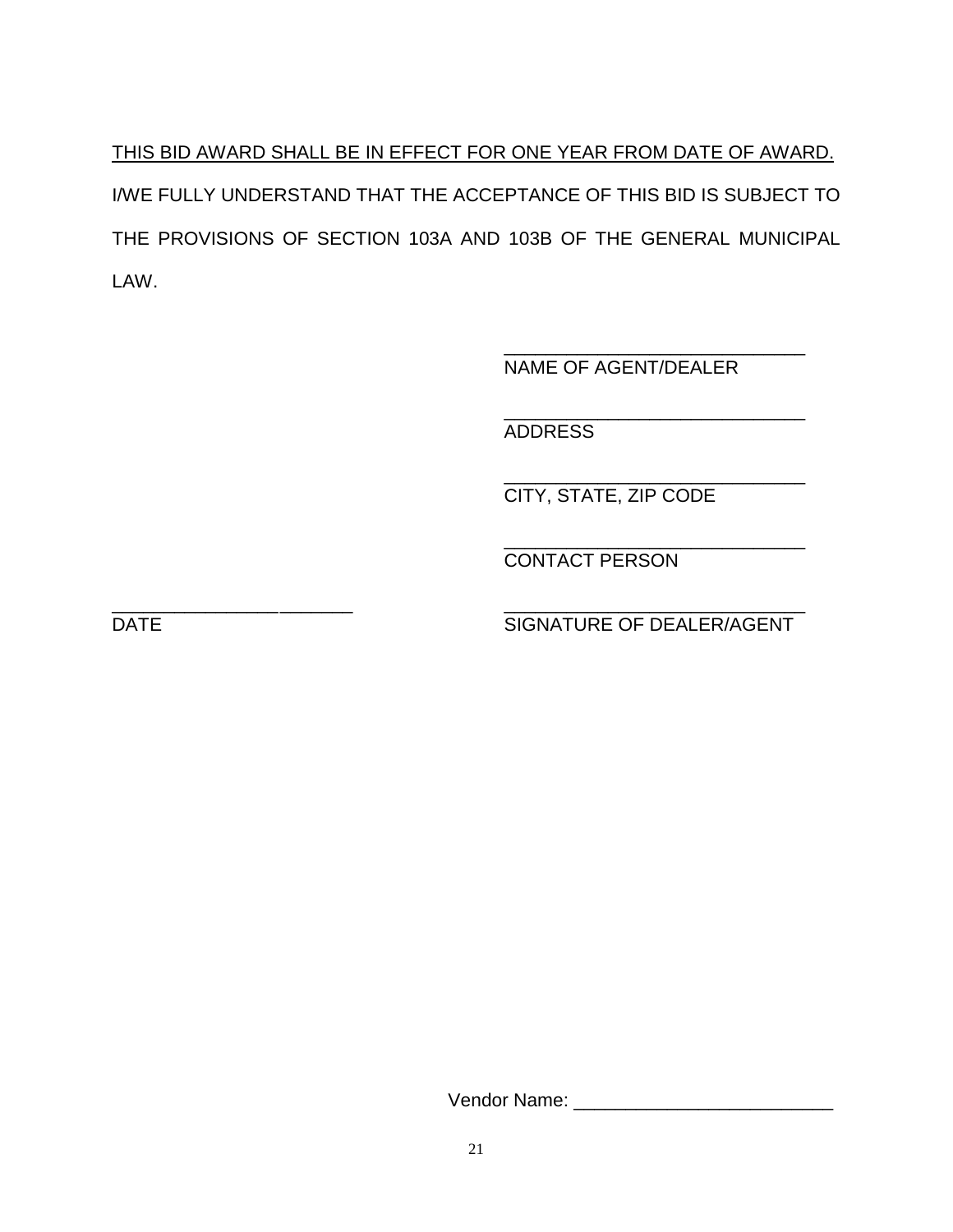#### NON-COLLUSIVE CERTIFICATE (MUST BE COMPLETED, SIGNED, NOTARIZED AND RETURNED WITH BID)

UNDER PENALTIES OF PERJURY:

\_\_\_\_\_\_\_\_\_\_\_\_\_\_\_\_\_\_\_\_\_\_\_\_\_\_\_\_\_\_\_\_\_\_\_\_\_\_ (BIDDER), BEING DULY SWORN,

DEPOSES AND SAYS:

- A) This bid or proposal has not knowingly been disclosed, prior to the opening of bids or has been independently arrived at without collusion with any other bidder or with any competitor or potential competitor;
- B) This bid or proposal has not knowingly been disclosed, prior to the opening of bids or proposals for this project, to any other bidder, competitor, or potential competitor;
- C) No attempt has been made or will be made to induce any other person, partnership, or corporation to submit or not to submit a bid or proposal;
- D) The person signing this bid or proposal certifies that he has been fully informed regarding the accuracy of the statements contained in this certification, and under penalties of perjury, affirms the truth thereof, such penalties being applicable to the bidder as the person signing on its behalf; and
- E) That the attached hereto (if a corporate bidder) is a certified copy of a resolution authorizing the execution of this certificate by the signatory of this bid or proposal on behalf of the corporate bidder.

| Corporation: _______    | (PRINT CORPORATION NAME) |              |  |
|-------------------------|--------------------------|--------------|--|
| By:                     | (SIGNATURE)              |              |  |
|                         | (TITLE)                  |              |  |
| Address:                |                          |              |  |
| Sworn to before me this |                          |              |  |
|                         |                          |              |  |
| <b>NOTARY PUBLIC</b>    |                          | Vendor Name: |  |